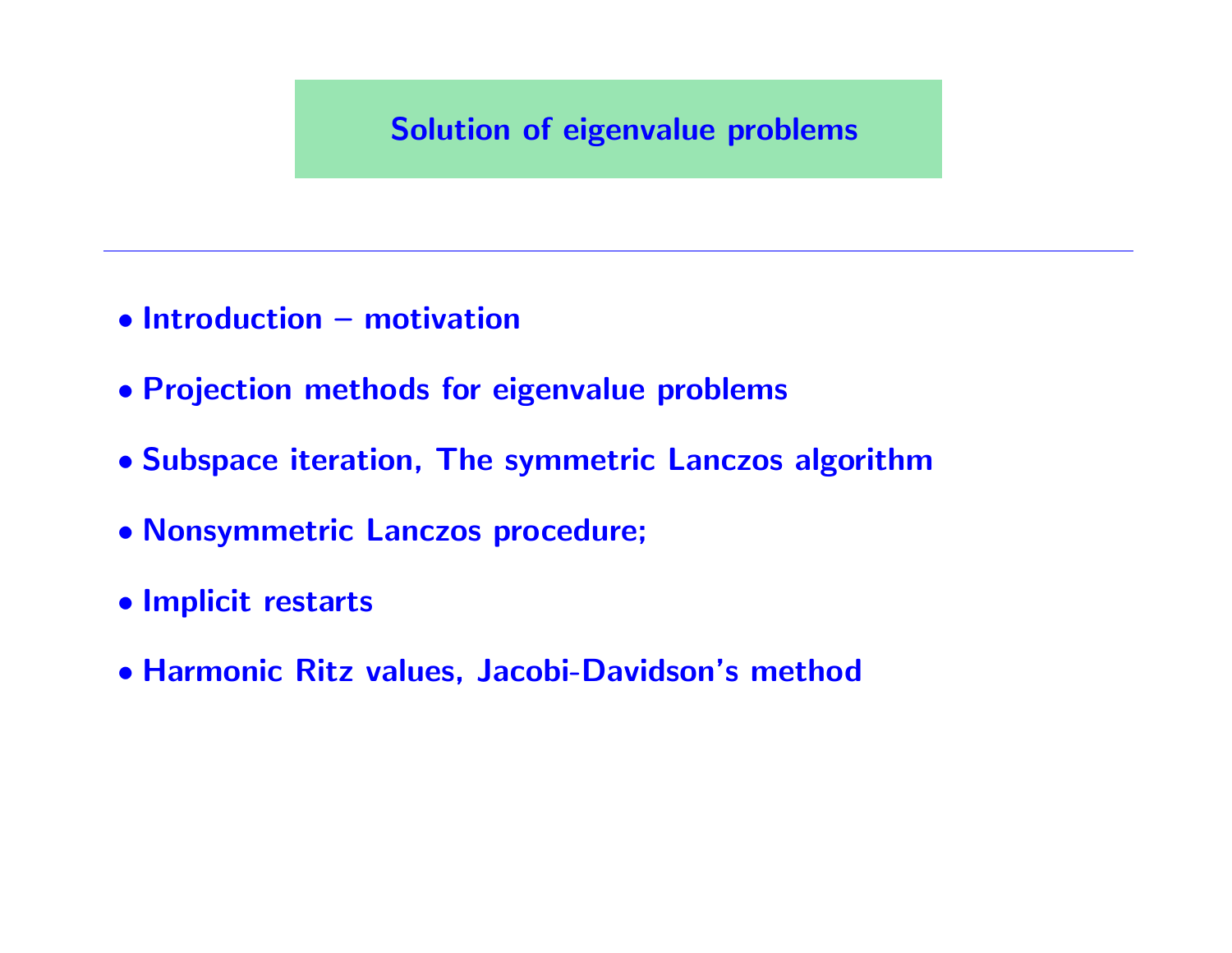## Background. Origins of Eigenvalue Problems

- Structural Engineering  $[Ku = \lambda Mu]$  (Goal: frequency response)
- Electronic structure calculations [Schrödinger equation..]
- Stability analysis [e.g., electrical networks, mechanical system,..]
- Bifurcation analysis [e.g., in fluid flow]

➤ Large eigenvalue problems in quantum chemistry use up biggest portion of the time in supercomputer centers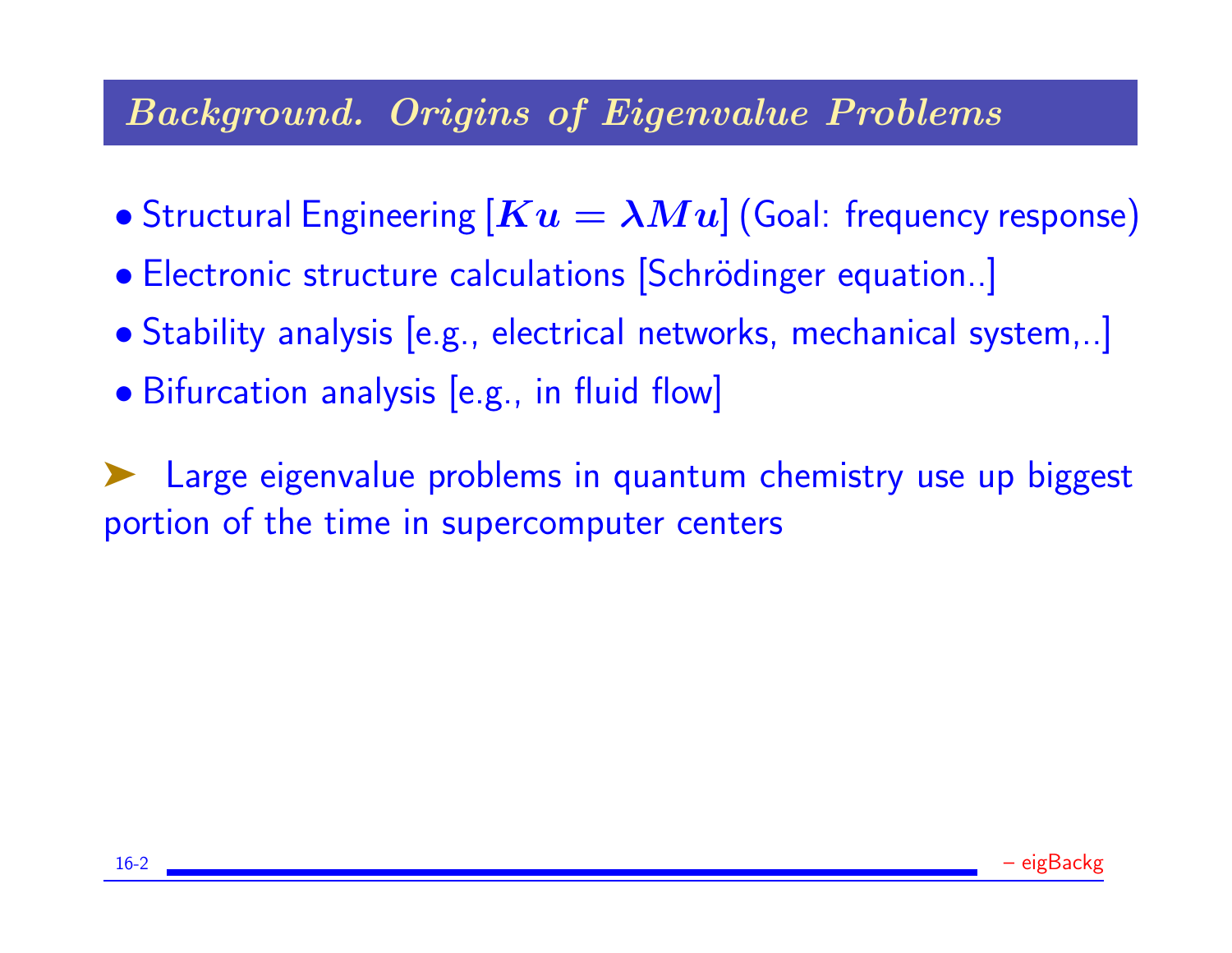## Background. New applications in data analytics

Machine learning problems often require a (partial) Singular Value Decomposition -

➤ Somewhat different issues in this case:

- Very large matrices, update the SVD
- Compute dominant singular values/vectors
- Many problems of approximating a matrix (or a tensor) by one of lower rank (Dimension reduction, ...)

But: Methods for computing SVD often based on those for standard eigenvalue problems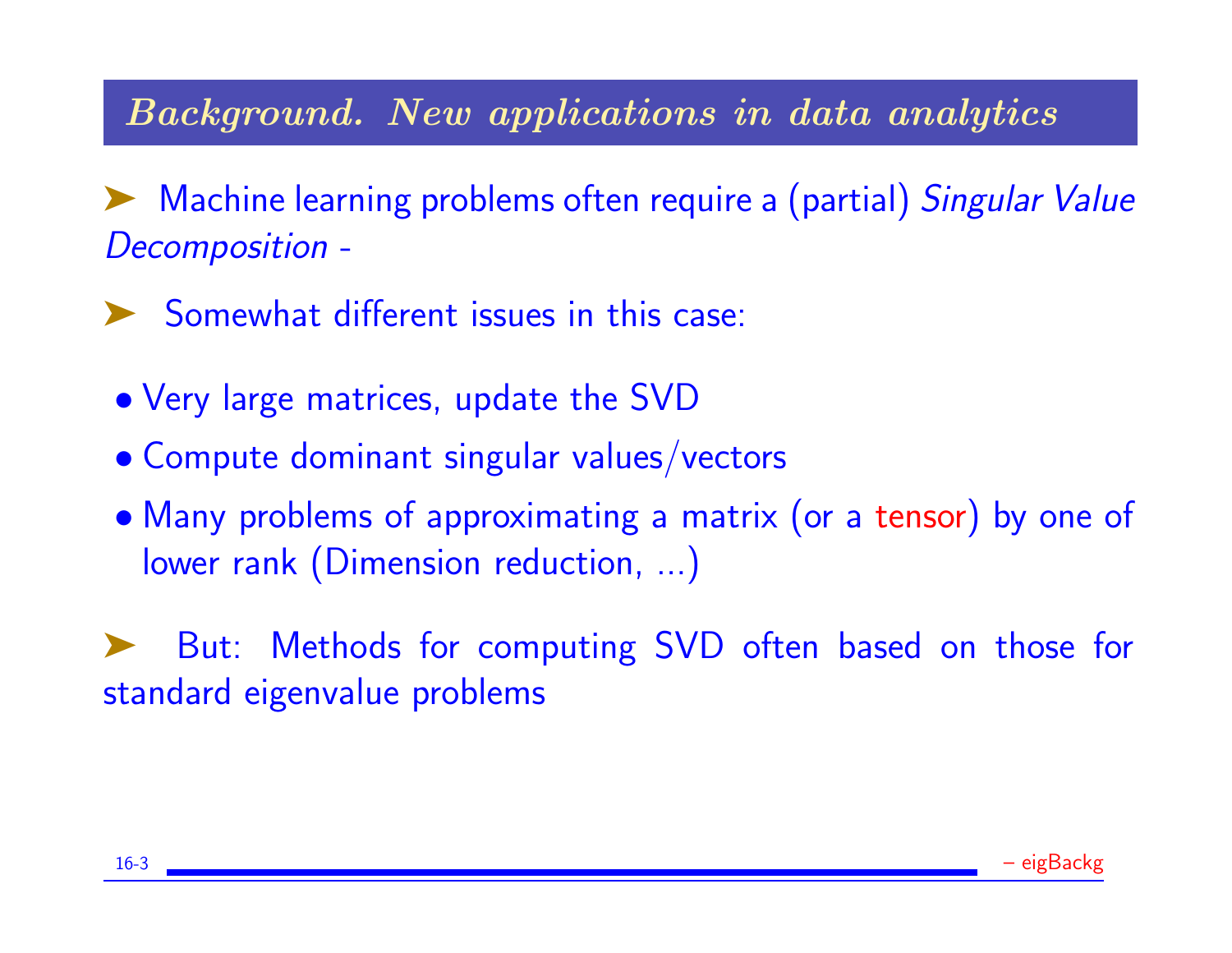Background. The Problem (s)

▶ Standard eigenvalue problem:

$$
Ax=\lambda x
$$

Often: A is symmetric real (or Hermitian complex)

- Generalized problem  $Ax = \lambda Bx$  Often: B is symmetric positive definite,  $\boldsymbol{A}$  is symmetric or nonsymmetric
- A Quadratic problems:  $(A + \lambda B + \lambda^2 C)u = 0$

▶ Nonlinear eigenvalue<br>problems (NEVP)

$$
\left[A_0 + \lambda B_0 + \sum_{i=1}^n f_i(\lambda) A_i\right] u = 0
$$

16-4 – eigBackg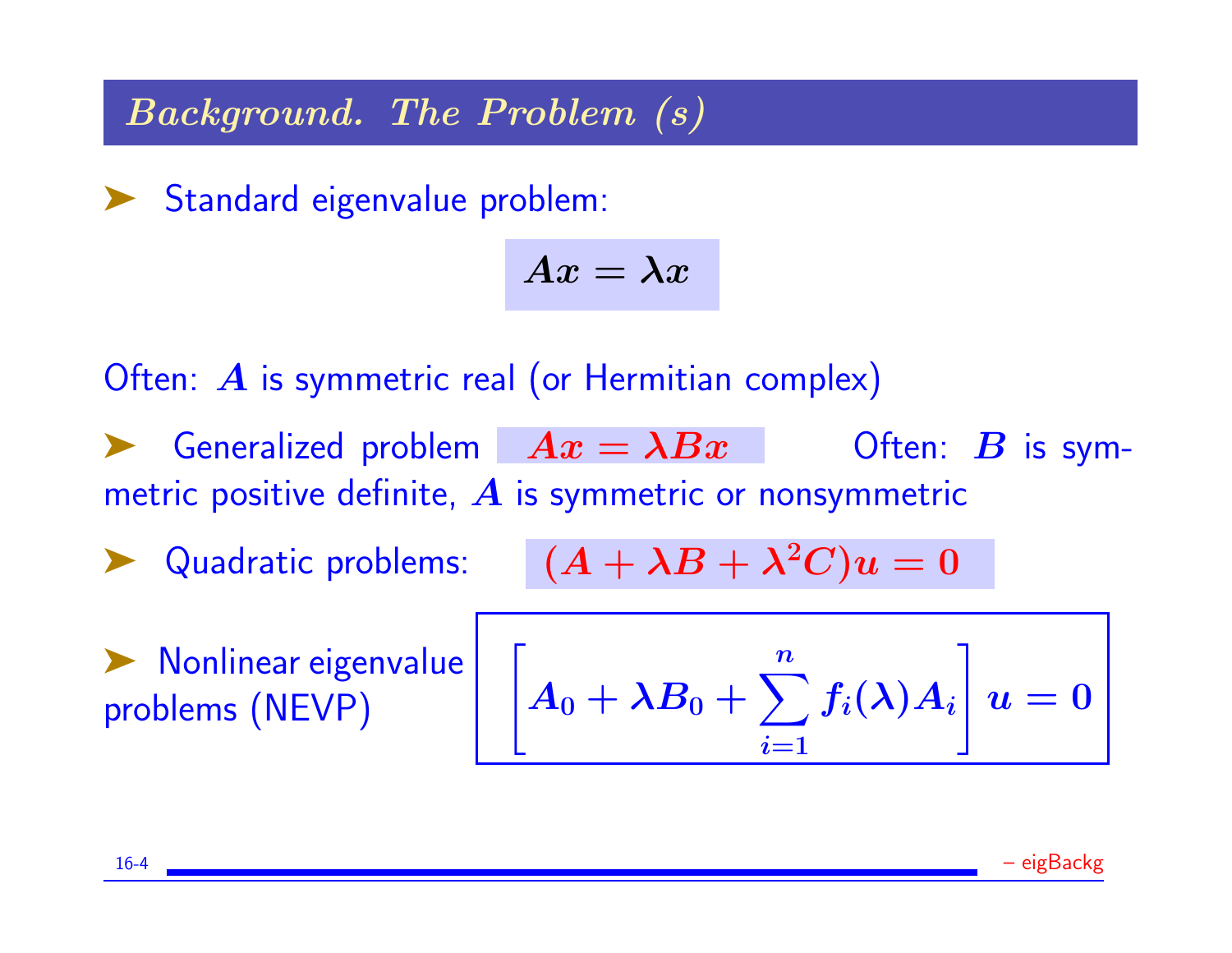General form of NEVP  $A(\lambda)x=0$ 

Nonlinear eigenvector problems:

 $[A + \lambda B + F(u_1, u_2, \cdots, u_k)]u = 0$ 

What to compute:

- A few  $\lambda_i$  's with smallest or largest real parts;
- All  $\lambda_i$ 's in a certain region of  $\mathbb{C}$ ;
- A few of the dominant eigenvalues;
- All  $\lambda_i$ 's (rare).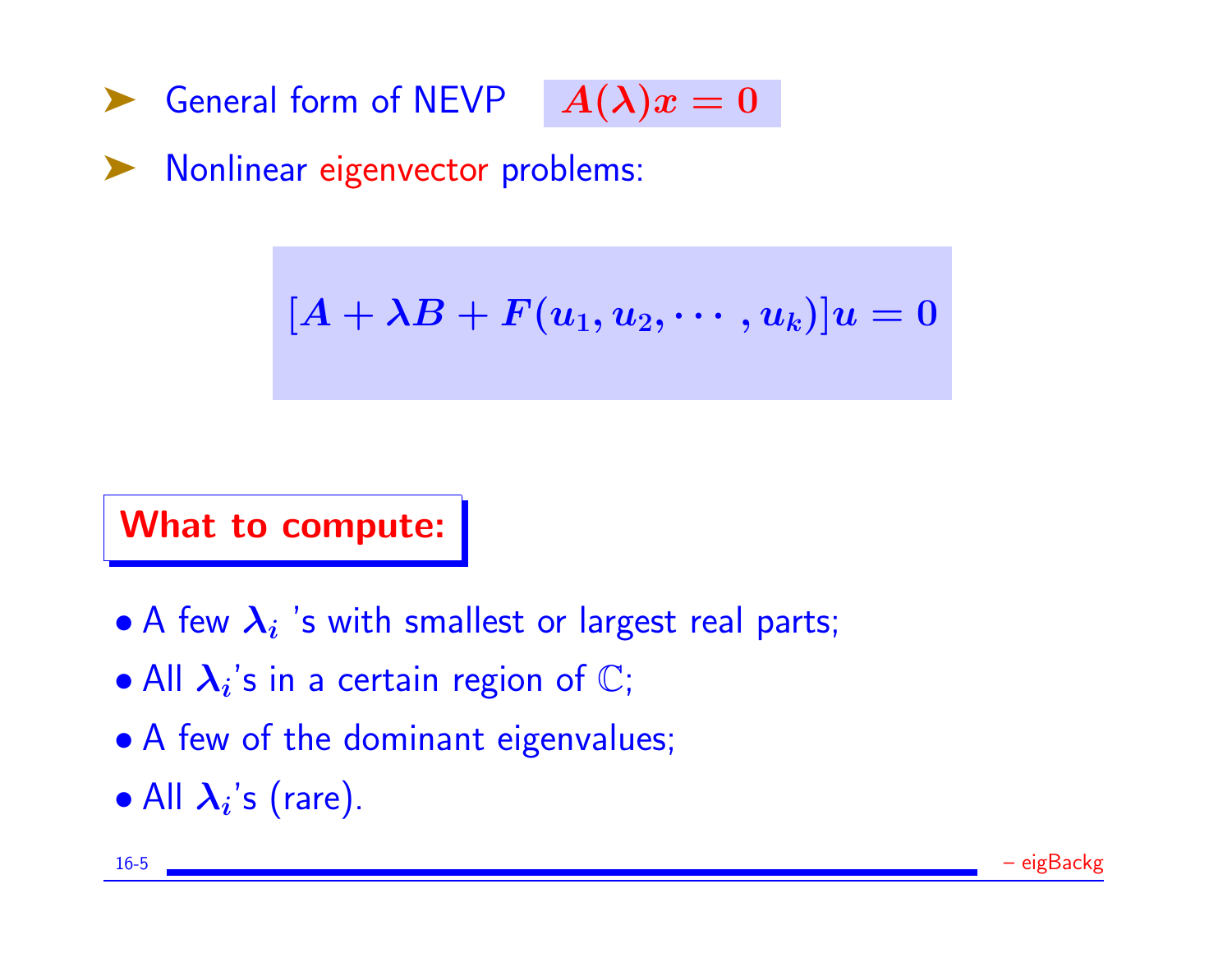## Large eigenvalue problems in applications

Some applications require the computation of a large number of eigenvalues and vectors of very large matrices.

Density Functional Theory in electronic structure calculations: 'ground states'

Excited states involve transitions and invariably lead to much more complex computations.  $\rightarrow$  Large matrices, \*many\* eigen-pairs to compute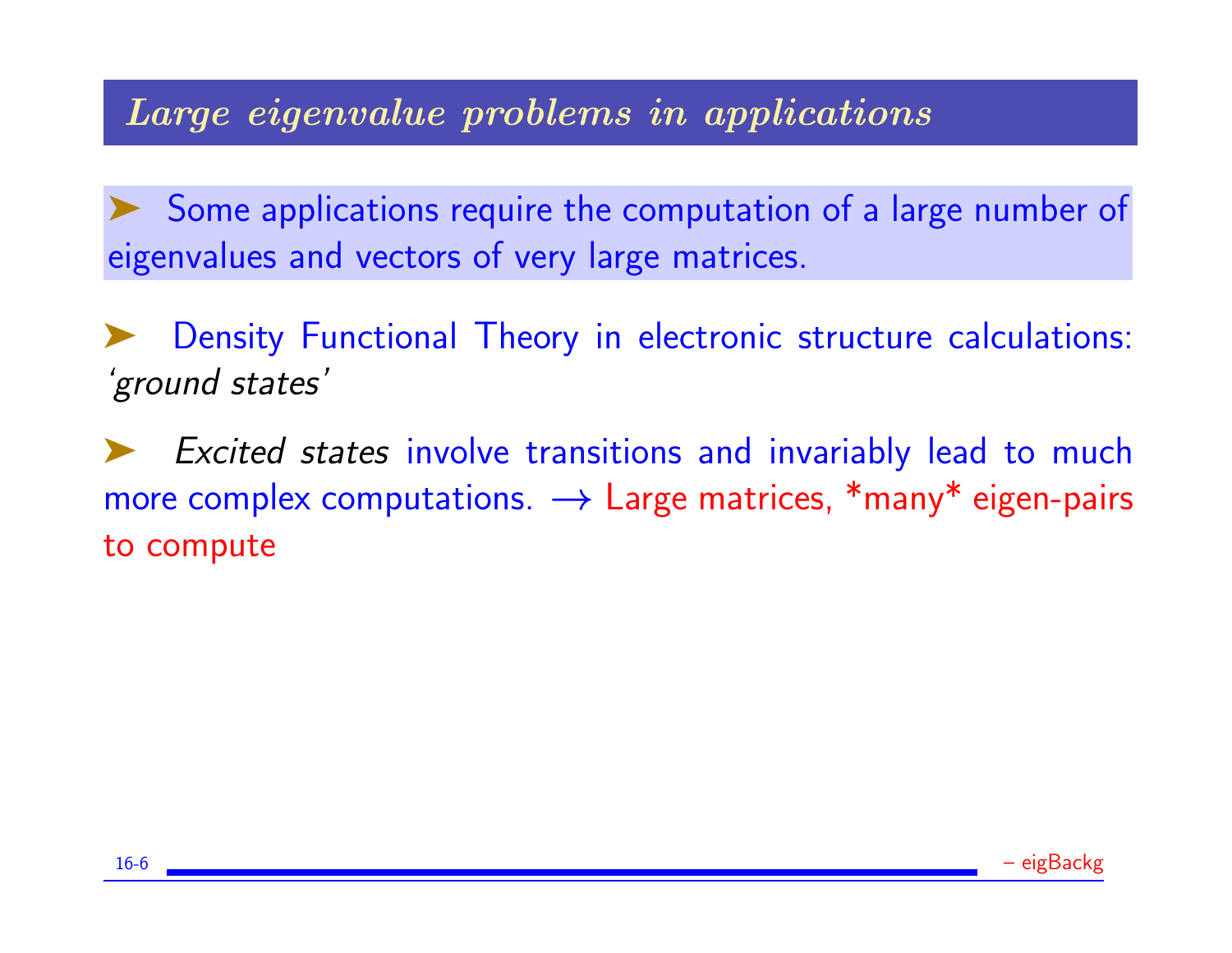Background: The main tools

Projection process:

(a) Build a 'good' subspace  $K = span(V)$ ;

(b) get approximate eigenpairs by a Rayleigh-Ritz process:  $\tilde{\lambda}, \tilde{u} \in K$  satisfy:  $(A - \tilde{\lambda}I)\tilde{u} \perp K \longrightarrow$ 

$$
V^H(A-\tilde \lambda I)Vy=0
$$

- $\sum \tilde{\lambda} =$  Ritz value,  $\tilde{u} = V y =$  Ritz vector
- $\blacktriangleright$  Two common choices for  $K$ : 1) Power subspace  $K = \text{span}\{A^k X_0\}$ ; or  $\text{span}\{P_k(A)X_0\}$ ; 2) Krylov subspace  $K = \text{span}\{v, Av, \cdots, A^{k-1}v\}$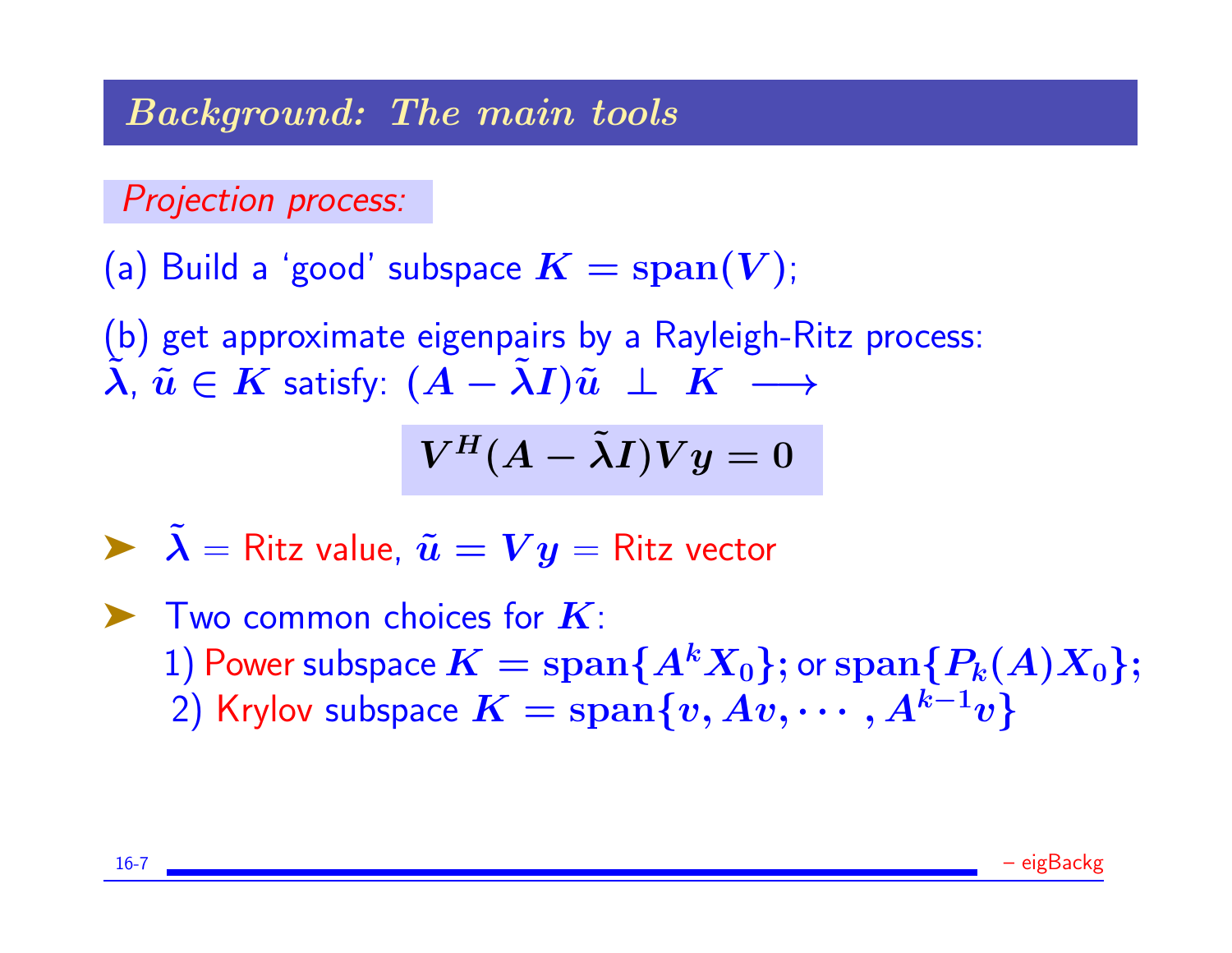Background. The main tools (cont)

Shift-and-invert:

F we want eigenvalues near  $\sigma$ , replace A by  $(A - \sigma I)^{-1}$ .

Example: power method:  $v_j = Av_{j-1}/$  scaling replaced by

$$
v_j = \tfrac{(A - \sigma I)^{-1} v_{j-1}}{\textsf{scaling}}
$$

- $\blacktriangleright$  Works well for computing a few eigenvalues near  $\sigma$ /
- ➤ Used in commercial package NASTRAN (for decades!)

Requires factoring  $(A - \sigma I)$  (or  $(A - \sigma B)$  in generalized case.) But convergence will be much faster.

▶ A solve each time - Factorization done once (ideally).

16-8 – eigBackg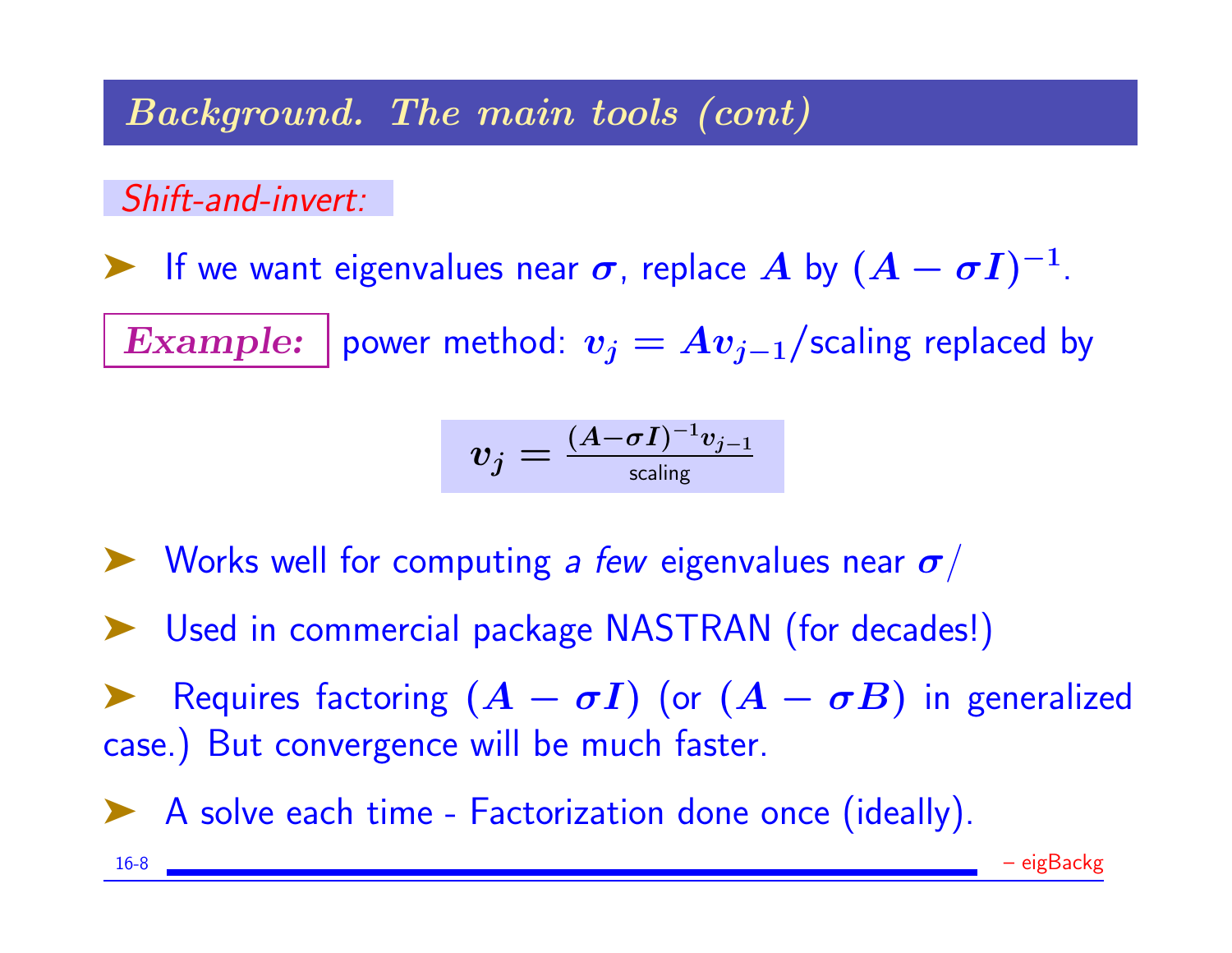## Background. The main tools (cont)

Deflation:

➤ Once eigenvectors converge remove them from the picture

Restarting Strategies :

➤ Restart projection process by using information gathered in previous steps

➤ ALL available methods use some combination of these ingredients.  $[$ e.g. ARPACK: Arnoldi/Lanczos  $+$  'implicit restarts'  $+$  shift-andinvert (option).]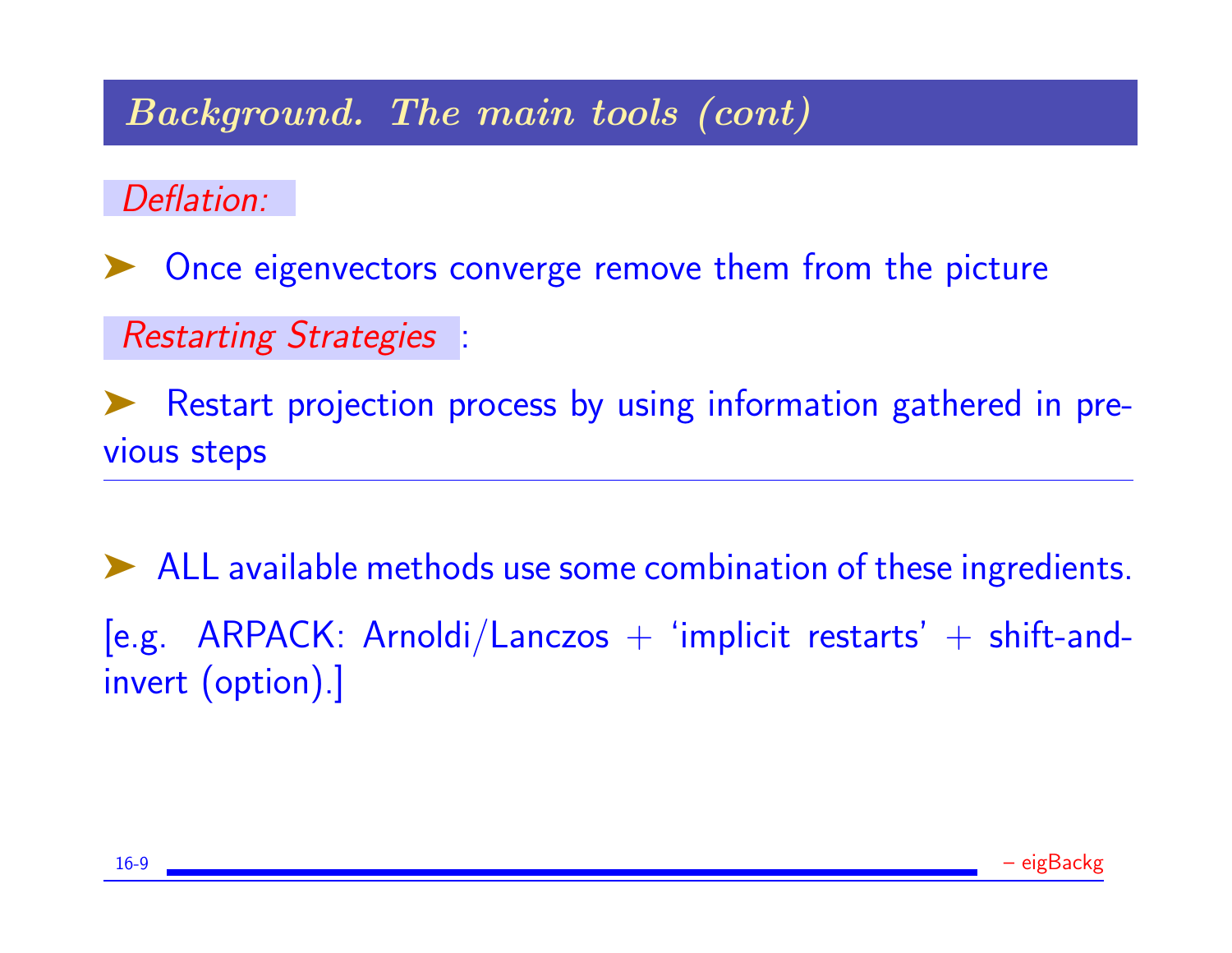#### Current state-of-the art in eigensolvers

- ➤ Eigenvalues at one end of the spectrum:
	- Subspace iteration  $+$  filtering [e.g. FEAST, Cheb,...]
	- Lanczos+variants (no restart, thick restart, implicit restart, Davidson,..), e.g., ARPACK code, PRIMME.
	- Block Algorithms [Block Lanczos, TraceMin, LOBPCG, SlepSc,...]
	- $\bullet +$  Many others more or less related to above
- ➤ 'Interior' eigenvalue problems (middle of spectrum):
	- $\bullet$  Combine shift-and-invert  $+$  Lanczos/block Lanczos. Used in, e.g., NASTRAN
	- Rational filtering [FEAST, Sakurai et al.,.. ]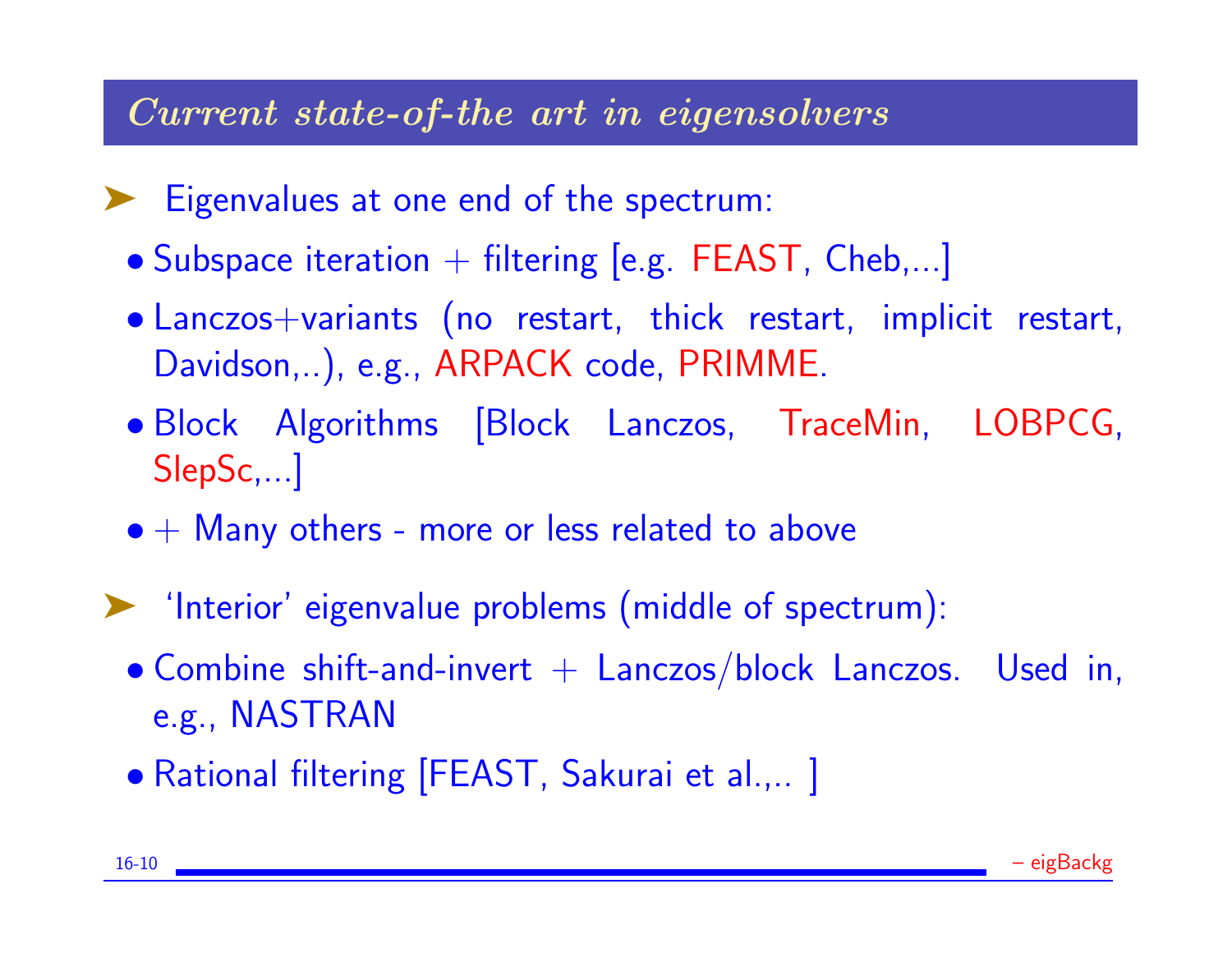Projection Methods for Eigenvalue Problems

General formulation:

Projection method onto  $K$  orthogonal to  $L$ 

Given: Two subspaces  $\boldsymbol{K}$  and  $\boldsymbol{L}$  of same dimension.

Find:  $\tilde{\lambda}$ ,  $\tilde{u}$  such that

$$
\tilde{\lambda} \ \in \ \mathbb{C}, \tilde{u} \ \in \ K; \quad (\tilde{\lambda}I - A)\tilde{u} \perp L
$$

Two types of methods:

Orthogonal projection methods: situation when  $\boldsymbol{L} = \boldsymbol{K}$ . Oblique projection methods: When  $L \neq K$ .

16-11 – eig1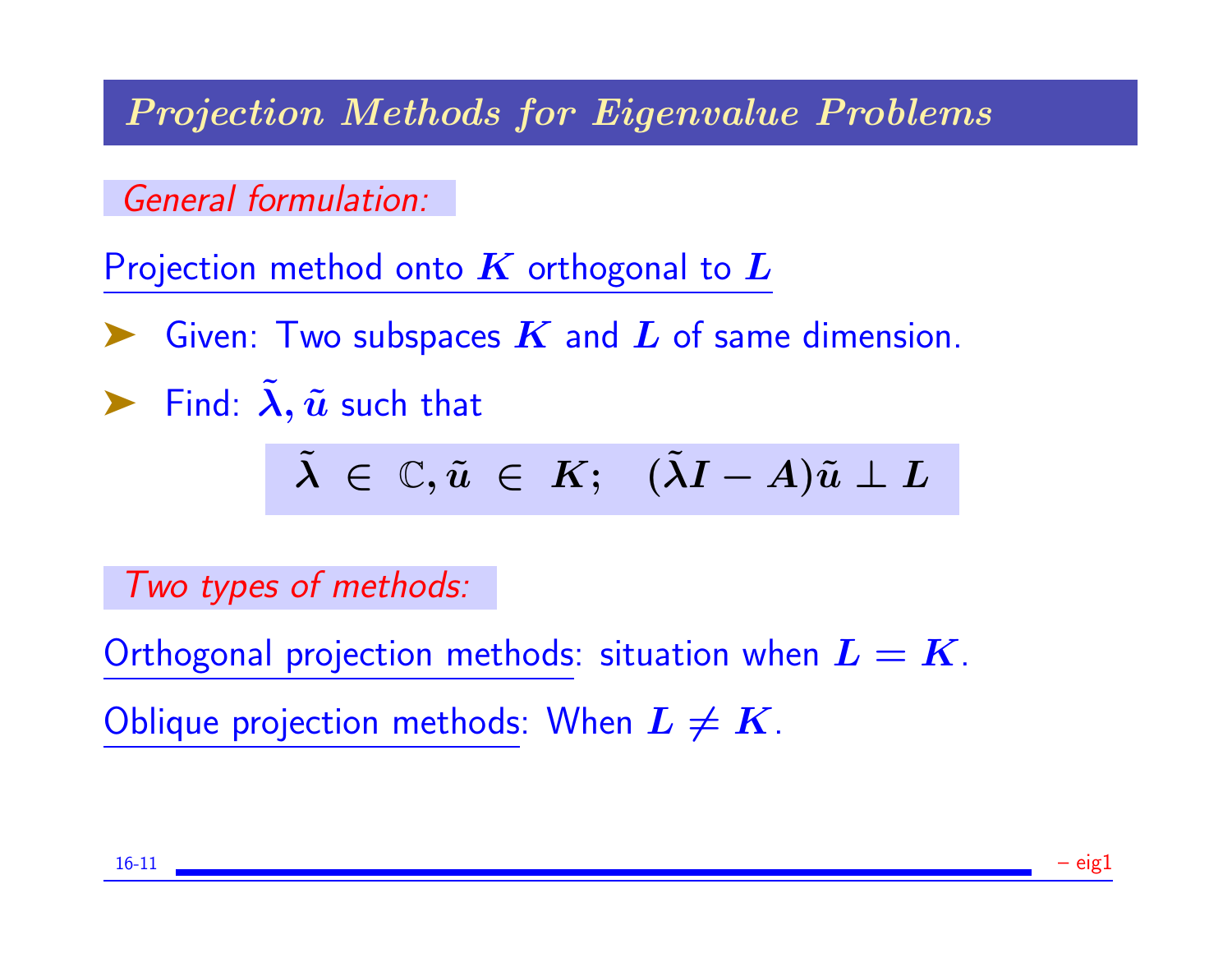### Rayleigh-Ritz projection

Given: a subspace  $X$  known to contain good approximations to eigenvectors of  $\boldsymbol{A}$ . Question: How to extract good approximations to eigenvalues/

eigenvectors from this subspace?

# Answer: Rayleigh Ritz process.

Let  $Q = [q_1, \ldots, q_m]$  an orthonormal basis of X. Then write an approximation in the form  $\tilde{u} = Qy$  and obtain y by writing

$$
Q^H(A-\tilde \lambda I)\tilde u=0
$$

 $\blacktriangleright$   $Q^H A Q y = \lambda y$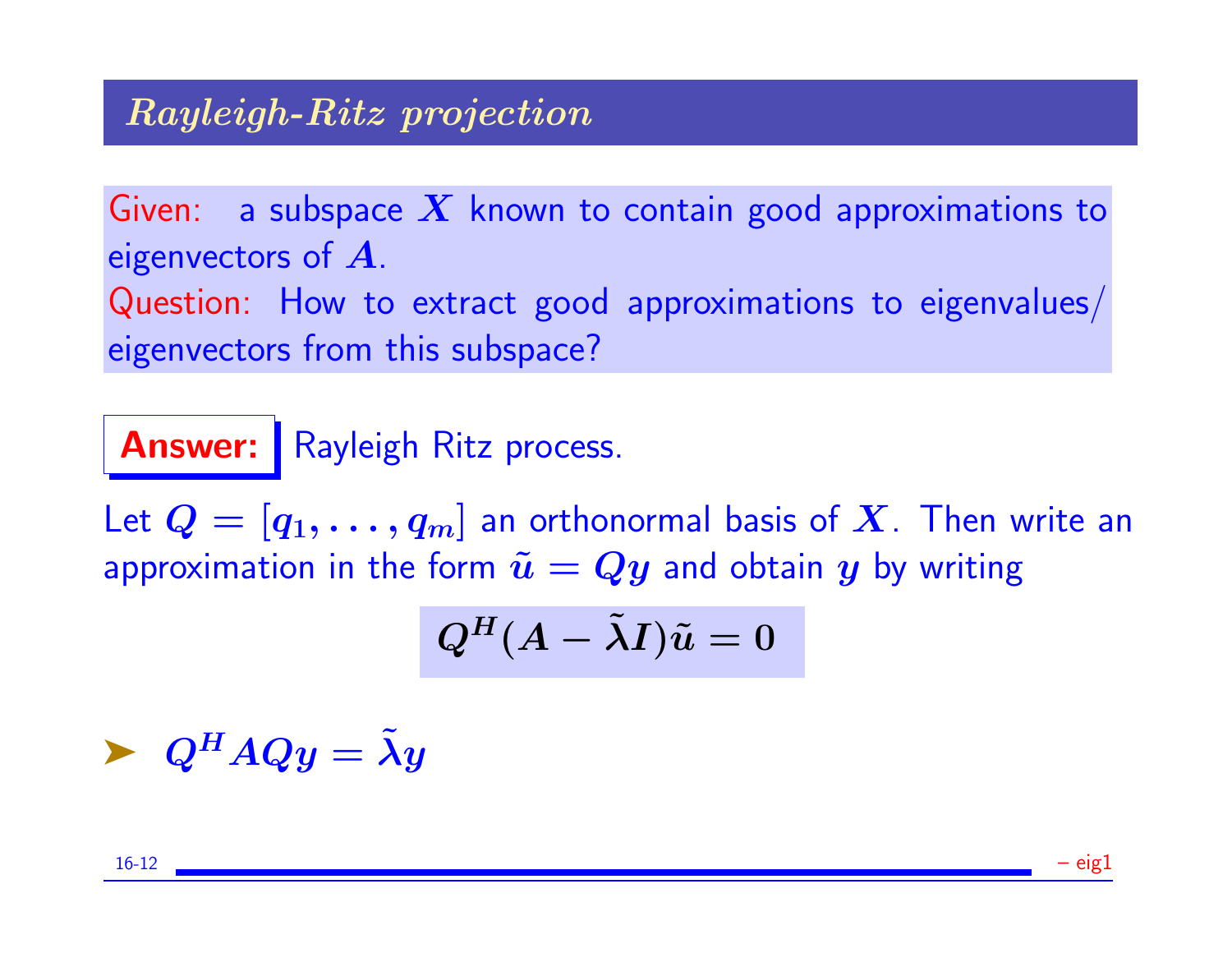## Procedure:

- 1. Obtain an orthonormal basis of  $X$
- 2. Compute  $C = Q^H A Q$  (an  $m \times m$  matrix)
- 3. Obtain Schur factorization of  $C, C = Y R Y^H$
- 4. Compute  $U = QY$

Property: if  $X$  is (exactly) invariant, then procedure will yield exact eigenvalues and eigenvectors.

Proof: Since X is invariant,  $(A - \tilde{\lambda}I)u = Qz$  for a certain z.  $Q^H Q z = 0$  implies  $z = 0$  and therefore  $(A - \tilde{\lambda} I) u = 0$ .

➤ Can use this procedure in conjunction with the subspace obtained from subspace iteration algorithm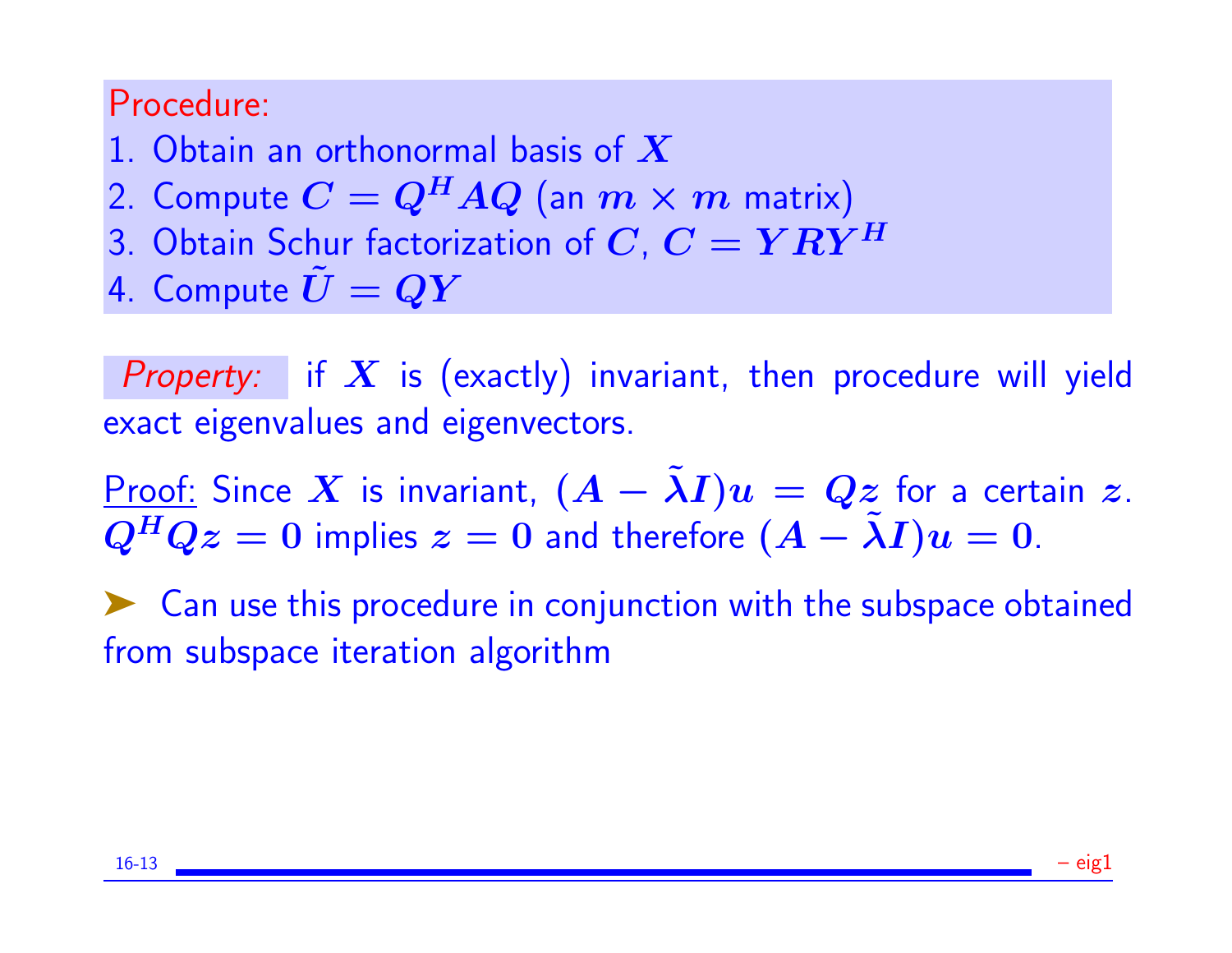### Subspace Iteration

➤ Original idea: projection technique onto a subspace if the form  $Y = A^k X$ 

**EXECUTE:** Replace  $A^k$  by suitable polynomial [Chebyshev]

Advantages: • Easy to implement (in symmetric case); • Easy to analyze;

Disadvantage: Slow.

Often used with polynomial acceleration:  $A<sup>k</sup>X$  replaced by  $C_k(A)X$ . Typically  $C_k$  = Chebyshev polynomial.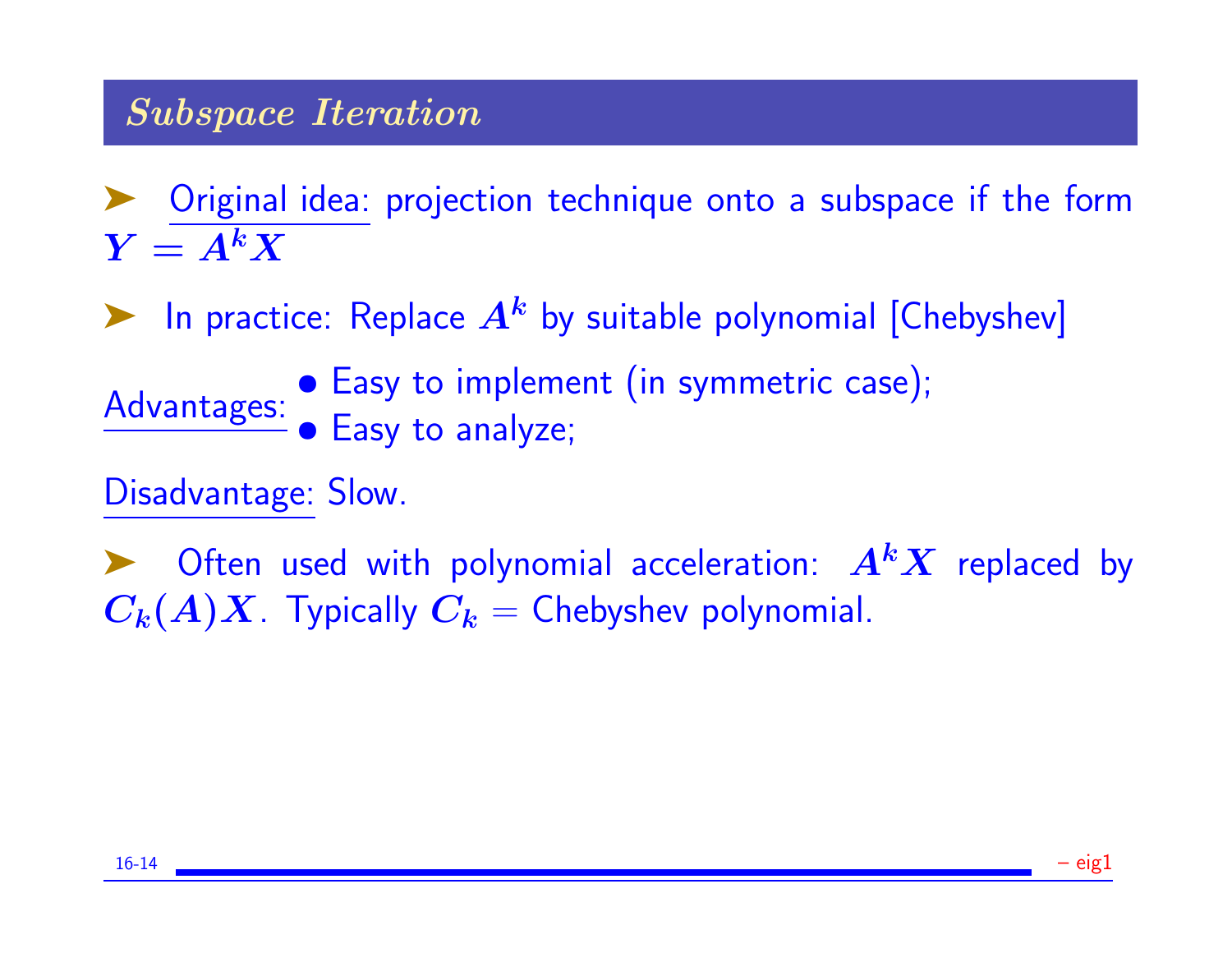## Algorithm: Subspace Iteration with Projection

- 1. Start: Choose an initial system of vectors  $X$  $[x_0, \ldots, x_m]$  and an initial polynomial  $C_k$ .
- 2. Iterate: Until convergence do:
	- (a) Compute  $\hat{Z}=C_k(A)X_{old}$ .
	- (b) Orthonormalize  $\hat{Z}$  into  $Z$ .
	- (c) Compute  $B = Z^H A Z$  and use the QR algorithm to compute the Schur vectors  $Y = [y_1, \ldots, y_m]$  of  $B$ .

(d) Compute 
$$
X_{new} = ZY
$$
.

(e) Test for convergence. If satisfied stop. Else select a new polynomial  $C'_{k'}$  and continue.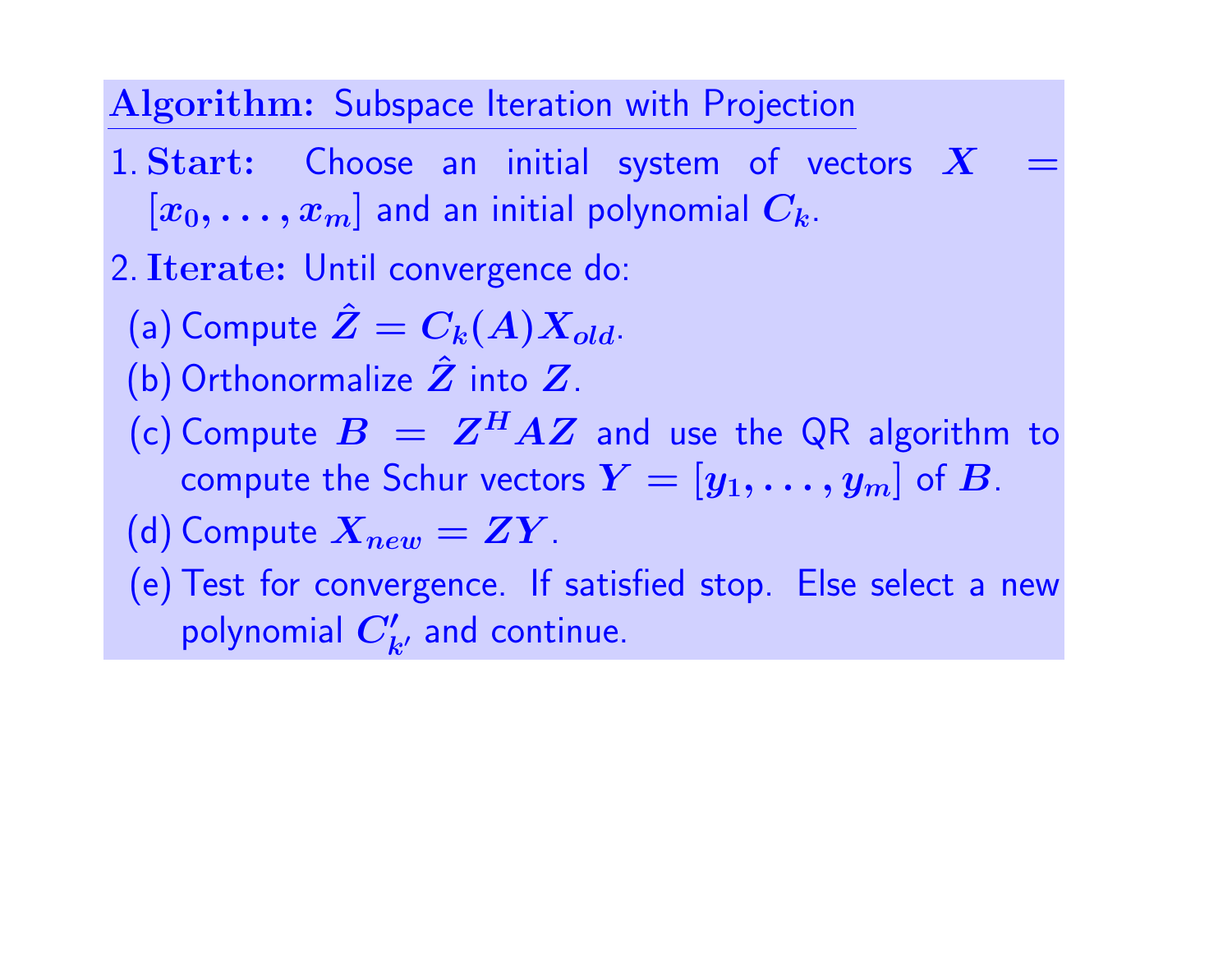THEOREM: Let  $S_0 = span\{x_1, x_2, \ldots, x_m\}$  and assume that  $S_0$  is such that the vectors  $\{Px_i\}_{i=1,...,m}$  are linearly independent where P is the spectral projector associated with  $\lambda_1, \ldots, \lambda_m$ . Let  $P_k$  the orthogonal projector onto the subspace  $S_k = span\{X_k\}$ . Then for each eigenvector  $u_i$  of  $A, i = 1, \ldots, m$ , there exists a unique vector  $s_i$  in the subspace  $S_0$  such that  $\boldsymbol{P} s_i = \boldsymbol{u}_i$ . Moreover, the following inequality is satisfied

$$
\| (I - \mathcal{P}_k) u_i \|_2 \le \| u_i - s_i \|_2 \left( \left| \frac{\lambda_{m+1}}{\lambda_i} \right| + \epsilon_k \right)^k, \qquad (1)
$$

where  $\epsilon_k$  tends to zero as k tends to infinity.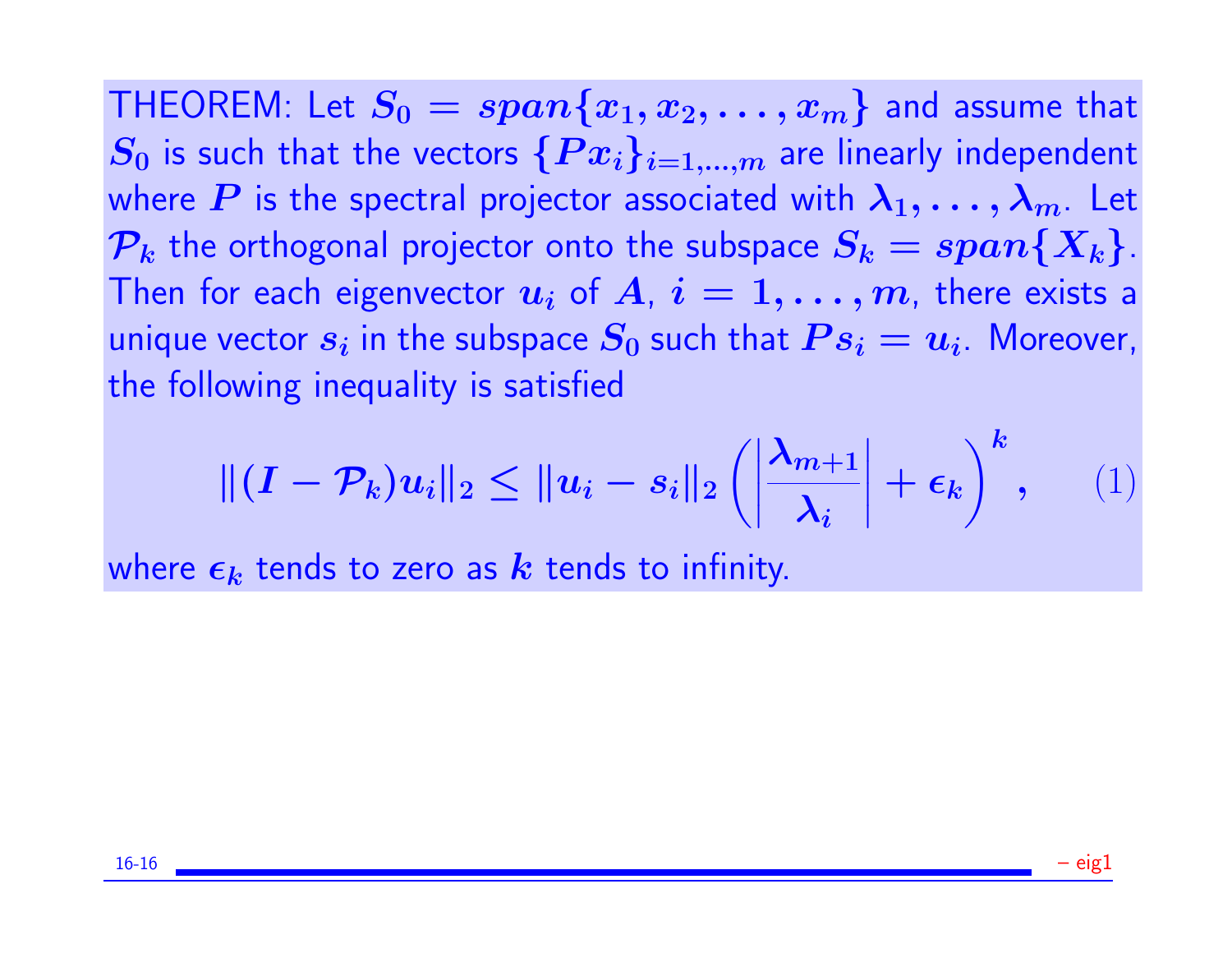## Krylov subspace methods

Principle: Projection methods on Krylov subspaces, i.e., on

$$
K_m(A,v_1)=\textup{span}\{v_1,Av_1,\cdots,A^{m-1}v_1\}
$$

- probably the most important class of projection methods [for linear systems and for eigenvalue problems]
- $\bullet$  many variants exist depending on the subspace  $L$ .

Properties of  $K_m$ . Let  $\mu =$  deg. of minimal polynom. of v. Then,

- $K_m = \{p(A)v|p =$  polynomial of degree  $\leq m-1\}$
- $K_m = K_\mu$  for all  $m \geq \mu$ . Moreover,  $K_\mu$  is invariant under A.
- $dim(K_m) = m$  iff  $\mu > m$ .

16-17 – eig1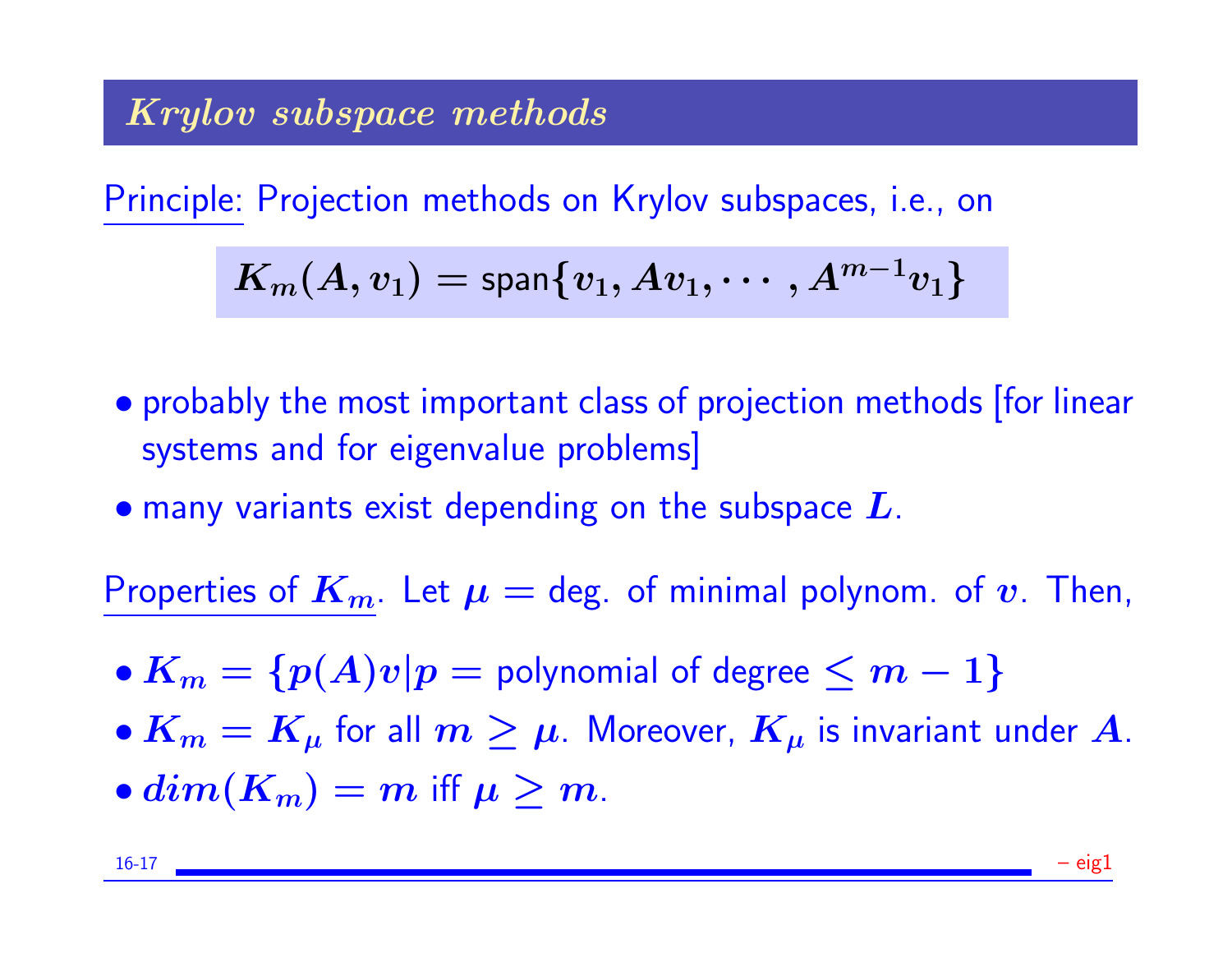### Arnoldi's Algorithm

- **Example 1** Goal: to compute an orthogonal basis of  $K_m$ .
- ightharpoonup Input: Initial vector  $v_1$ , with  $||v_1||_2 = 1$  and  $m$ .
- ALGORITHM : 1. Arnoldi's procedure

For 
$$
j = 1, ..., m
$$
 do  
\nCompute  $w := Av_j$   
\nFor  $i = 1, ..., j$ , do  $\begin{cases} h_{i,j} := (w, v_i) \\ w := w - h_{i,j}v_i \\ h_{j+1,j} = ||w||_2; v_{j+1} = w/h_{j+1,j} \end{cases}$   
\nEnd

16-18 – eig1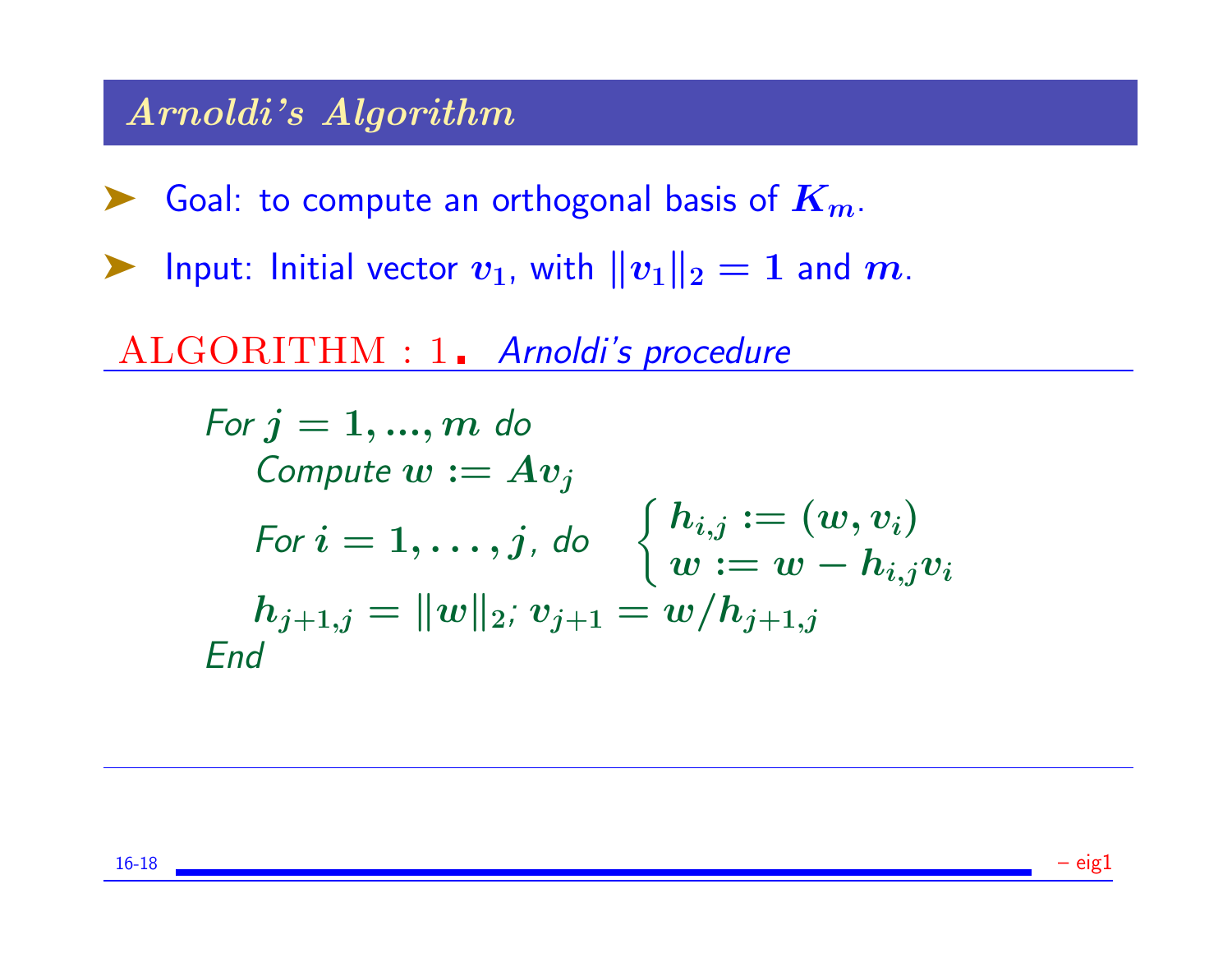#### Result of Arnoldi's algorithm

Let



$$
\ ; \quad H_m = \overline{H}_m(1:m,1:m)
$$

1.  $V_m = [v_1, v_2, ..., v_m]$  orthonormal basis of  $K_m$ . 2.  $A V_m = V_{m+1} \overline{H}_m = V_m H_m + h_{m+1,m} v_{m+1} e^T_m$  $\boldsymbol{m}$ 3.  $V_m^T A V_m = H_m \equiv \overline{H}_m-$  last row.

16-19 – eig1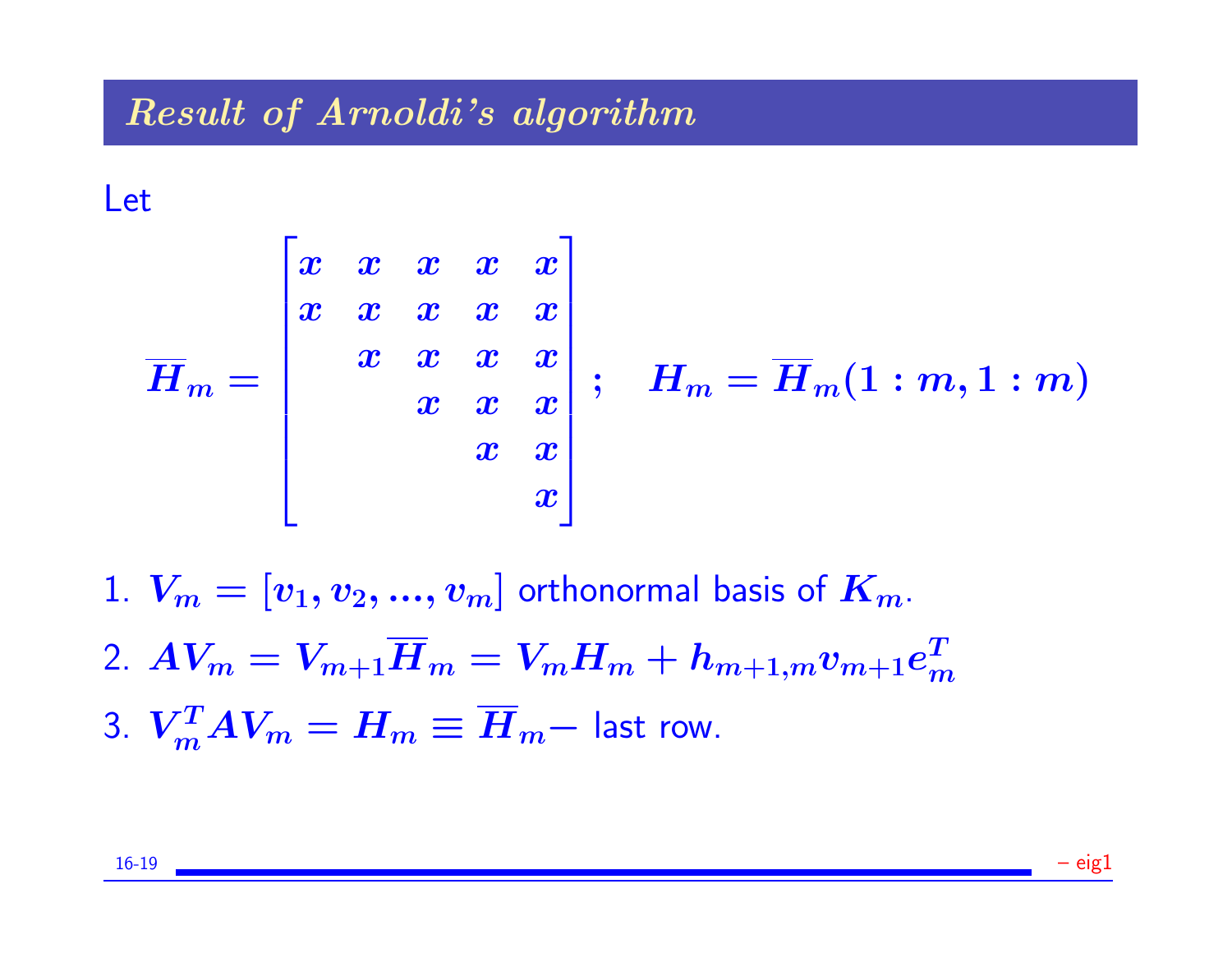## Appliaction to eigenvalue problems

► Write approximate eigenvector as  $\tilde{u} = V_m y + G$ alerkin condition

$$
(A - \tilde{\lambda}I)V_my \perp \mathcal{K}_m \rightarrow V_m^H(A - \tilde{\lambda}I)V_my = 0
$$

Approximate eigenvalues are eigenvalues of  $H_m$ 

$$
H_my_j=\tilde{\lambda}_j y_j
$$

Associated approximate eigenvectors are

$$
\tilde{u}_j=V_my_j
$$

Typically a few of the outermost eigenvalues will converge first.

16-20 – eig1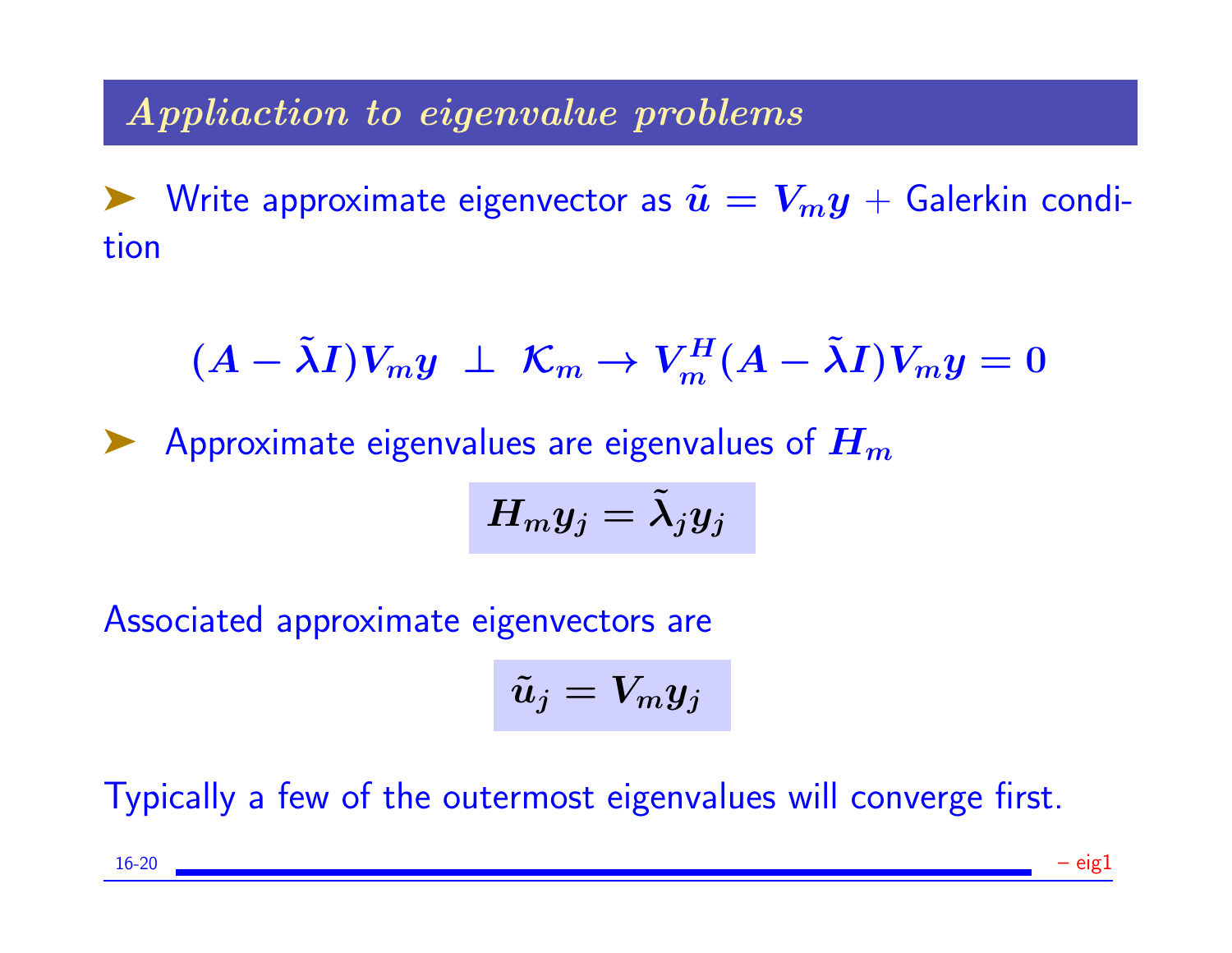#### Restarted Arnoldi

In practice: Memory requirement of algorithm implies restarting is necessary

➤ Restarted Arnoldi for computing rightmost eigenpair:

## ALGORITHM : 2. Restarted Arnoldi

- 1. Start: Choose an initial vector  $v_1$  and a dimension  $m$ .
- 2. Iterate: Perform m steps of Arnoldi's algorithm.
- 3. Restart: Compute the approximate eigenvector  $u_1^{(m)}$ 1
- 4. associated with the rightmost eigenvalue  $\lambda_1^{(m)}$  $\frac{(m)}{1}$ .
- 5. If satisfied stop, else set  $v_1 \equiv u_1^{(m)}$  $1^{(m)}$  and goto 2.

16-21 – eig1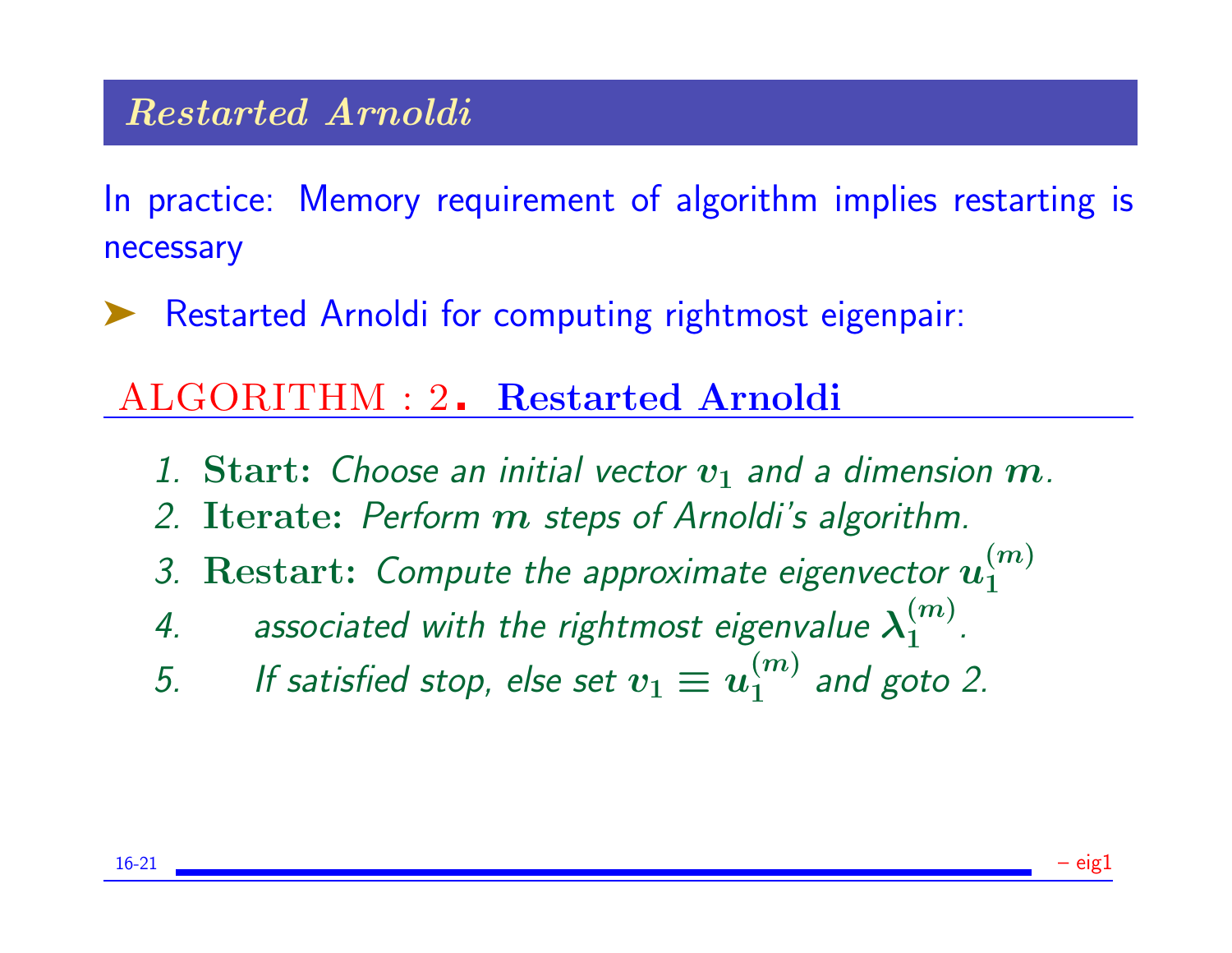# Example:

Small Markov Chain matrix [ Mark(10), dimension = 55]. Restarted Arnoldi procedure for computing the eigenvector associated with the eigenvalue with algebraically largest real part. We use  $m = 10$ .

| $\bm{m}^+$ | $\Re(\lambda)$      | $\Im(\lambda)$ | Res. Norm     |
|------------|---------------------|----------------|---------------|
|            | 10 0.9987435899D+00 | 0.0            | $0.246D - 01$ |
|            | 20 0.9999523324D+00 | 0.0            | $0.144D-02$   |
|            | 30 0.1000000368D+01 | 0.0            | $0.221D - 04$ |
|            | 40 0.1000000025D+01 | 0.0            | 0.508D-06     |
|            | 50 0.9999999996D+00 | 0.0            | 0.138D-07     |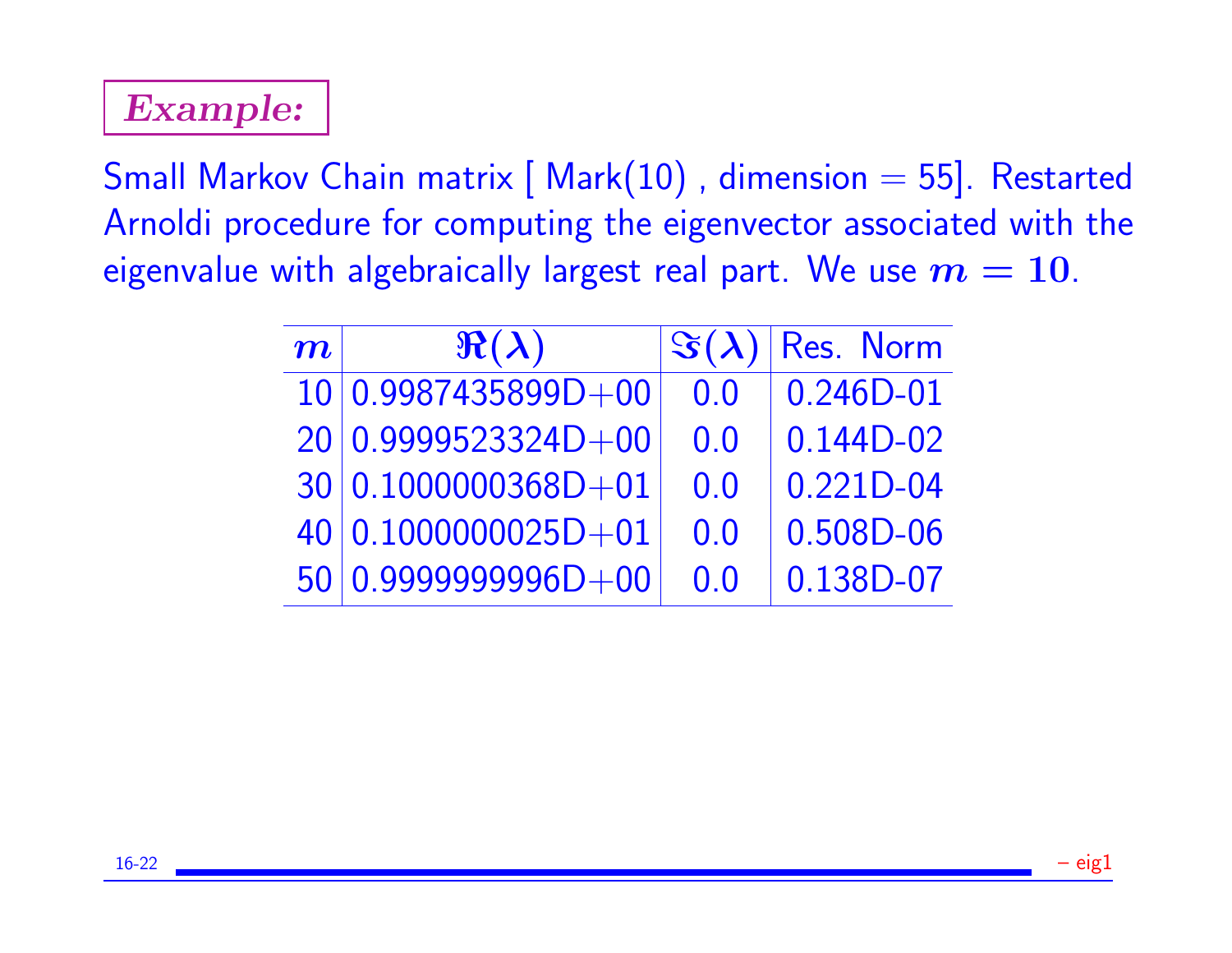## Restarted Arnoldi (cont.)

➤ Can be generalized to more than \*one\* eigenvector :

$$
v_1^{(new)} = \sum_{i=1}^p \rho_i u_i^{(m)}
$$

➤ However: often does not work well – (hard to find good coeffi- $\mathsf{cients}\ \boldsymbol{\rho_i} \text{'s)}$ 

➤ Alternative : compute eigenvectors (actually Schur vectors) one at a time.

Implicit deflation.

16-23 – eig1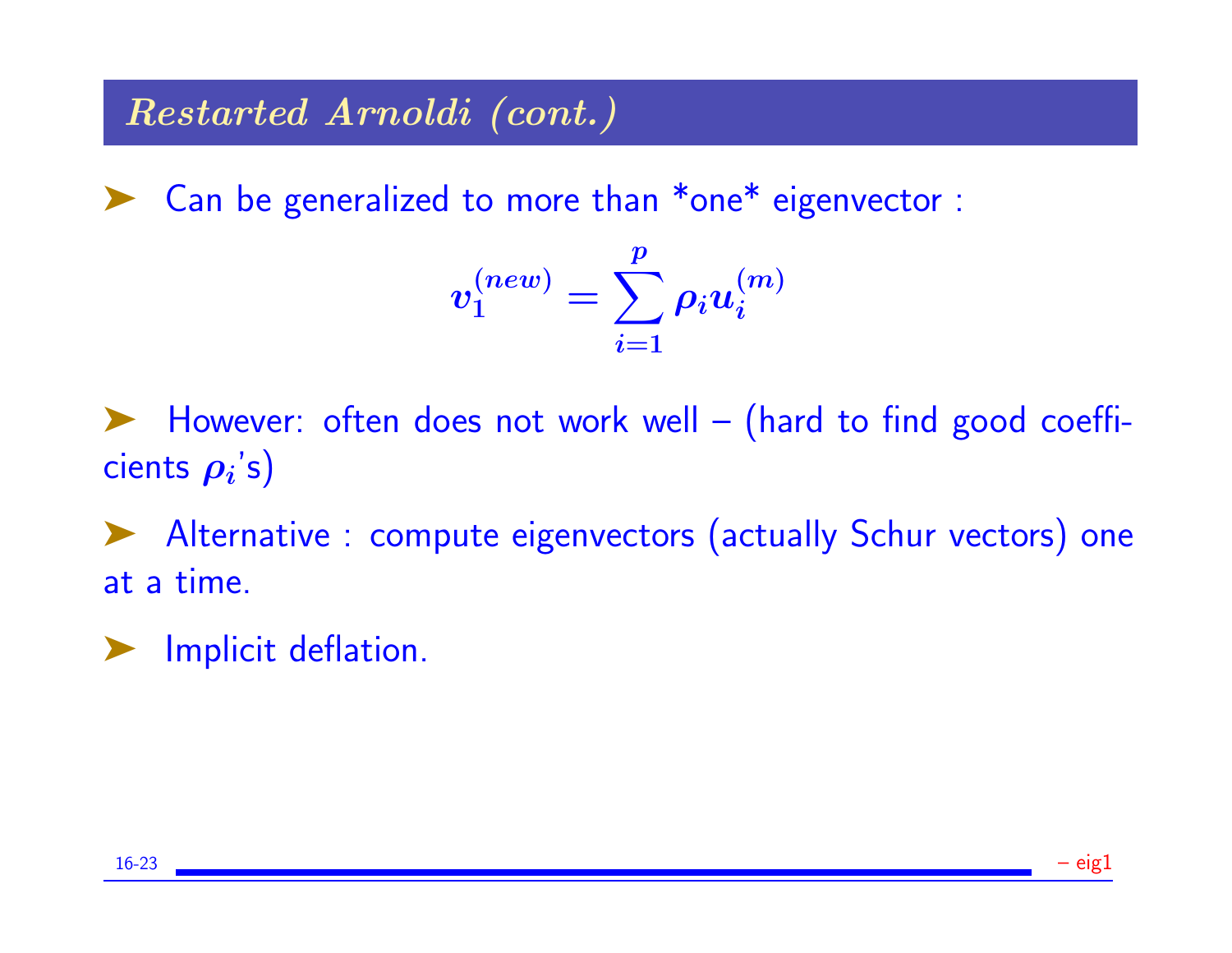# Deflation

▶ Very useful in practice.

Different forms: locking (subspace iteration), selective orthogonalization (Lanczos), Schur deflation, ...

A little background | Consider Schur canonical form

 $A = U R U^H$ 

where  $U$  is a (complex) upper triangular matrix.

 $\blacktriangleright$  Vector columns  $u_1, \ldots, u_n$  called Schur vectors.

Note: Schur vectors depend on each other, and on the order of the eigenvalues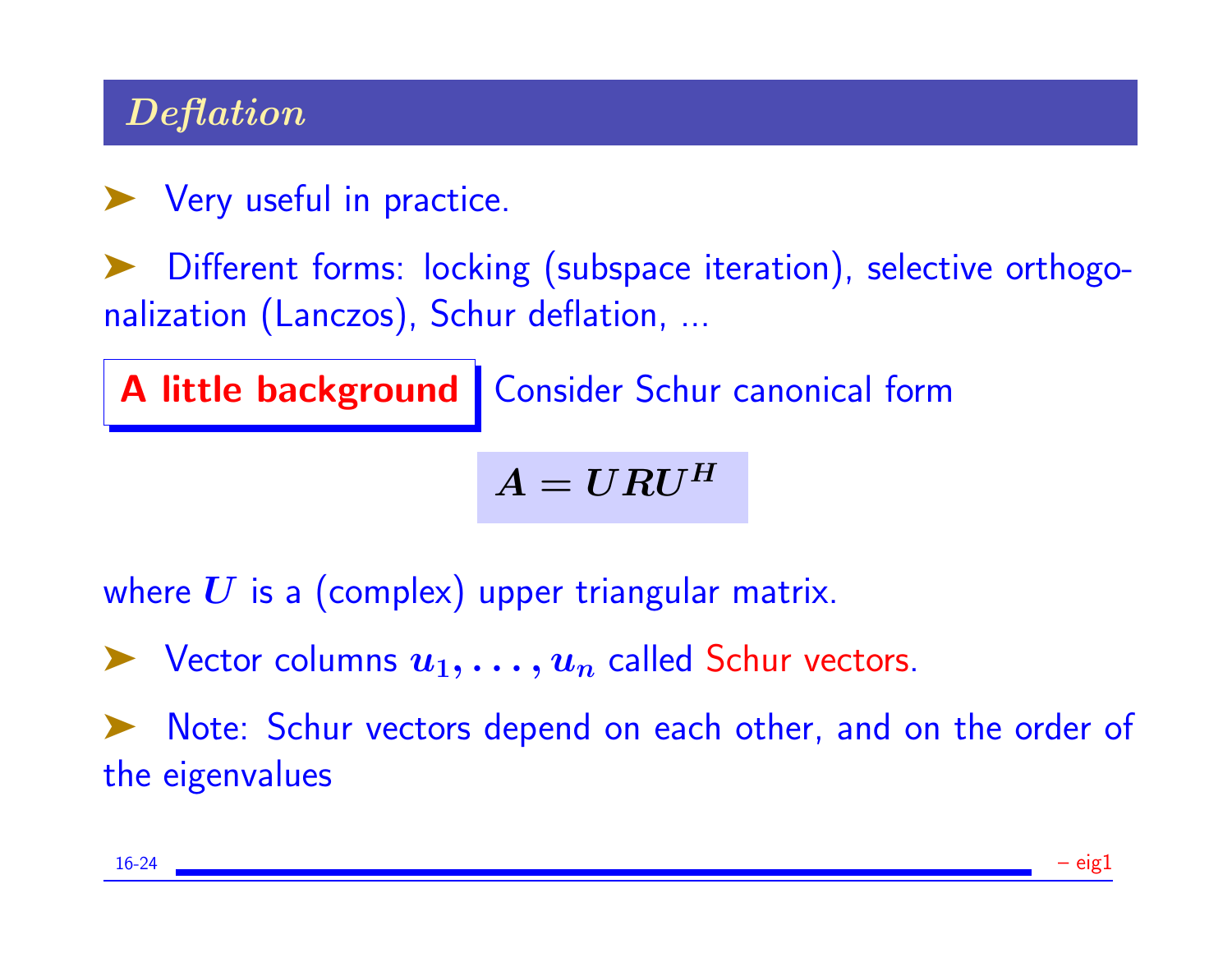Wiedlandt Deflation: Assume we have computed a right eigenpair  $\lambda_1, u_1$ . Wielandt deflation considers eigenvalues of

$$
A_1 = A - \sigma u_1 v^H
$$

Note:

$$
\Lambda(A_1)=\{\boldsymbol{\lambda}_1-\sigma,\boldsymbol{\lambda}_2,\ldots,\boldsymbol{\lambda}_n\}
$$

Wielandt deflation preserves  $u_1$  as an eigenvector as well all the left eigenvectors not associated with  $\lambda_1$ .

An interesting choice for v is to take simply  $v = u_1$ . In this case Wielandt deflation preserves Schur vectors as well.

➤ Can apply above procedure successively.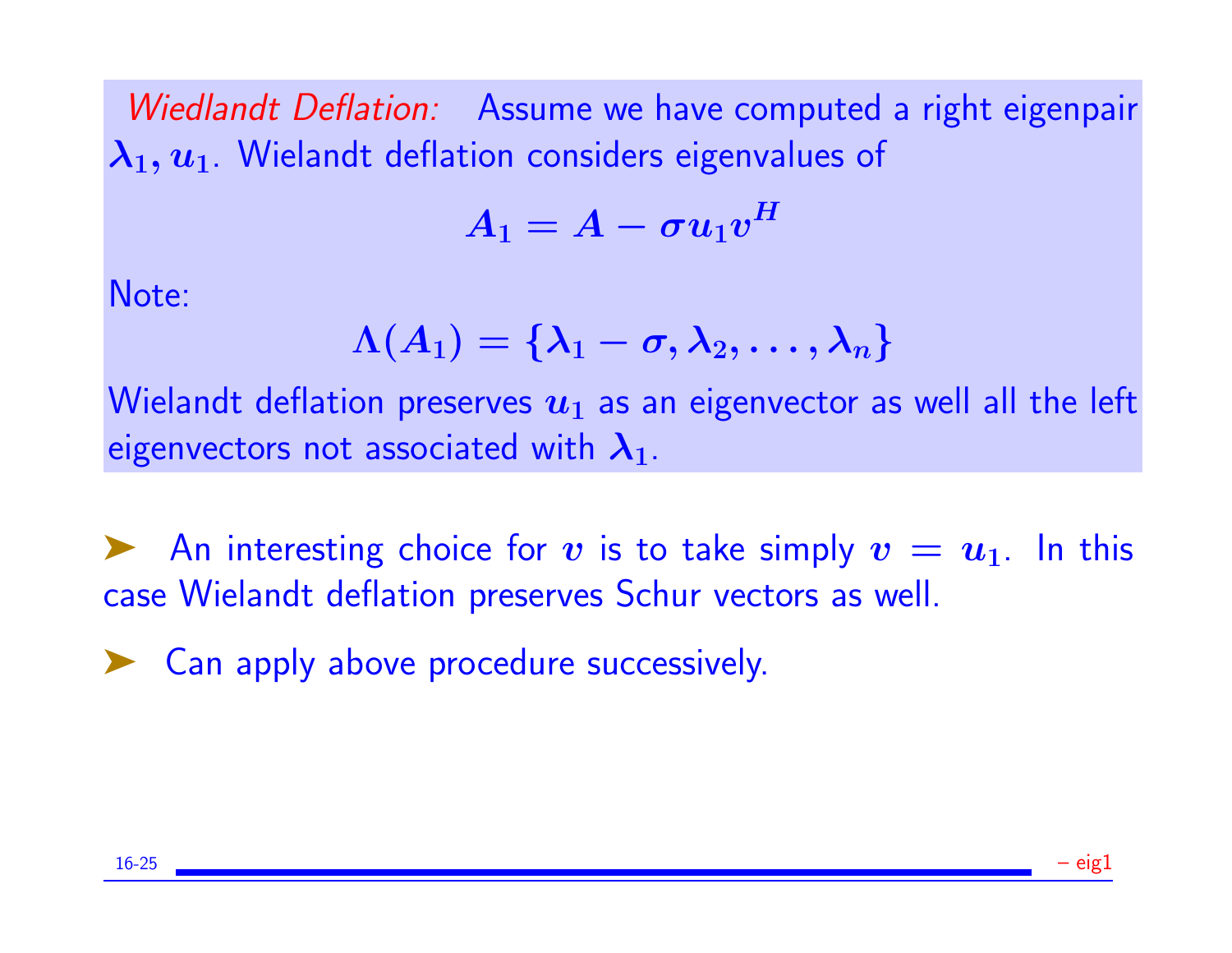## ALGORITHM : 3. Explicit Deflation

\n- 1. 
$$
A_0 = A
$$
\n- 2. For  $j = 0 \ldots \mu - 1$  Do:
\n- 3. Compute a dominant eigenvector of  $A_j$
\n- 4. Define  $A_{j+1} = A_j - \sigma_j u_j u_j^H$
\n- 5. End
\n

▶ Computed  $u_1, u_2,$ ... form a set of Schur vectors for A. ➤ Alternative: implicit deflation (within a procedure such as Arnoldi).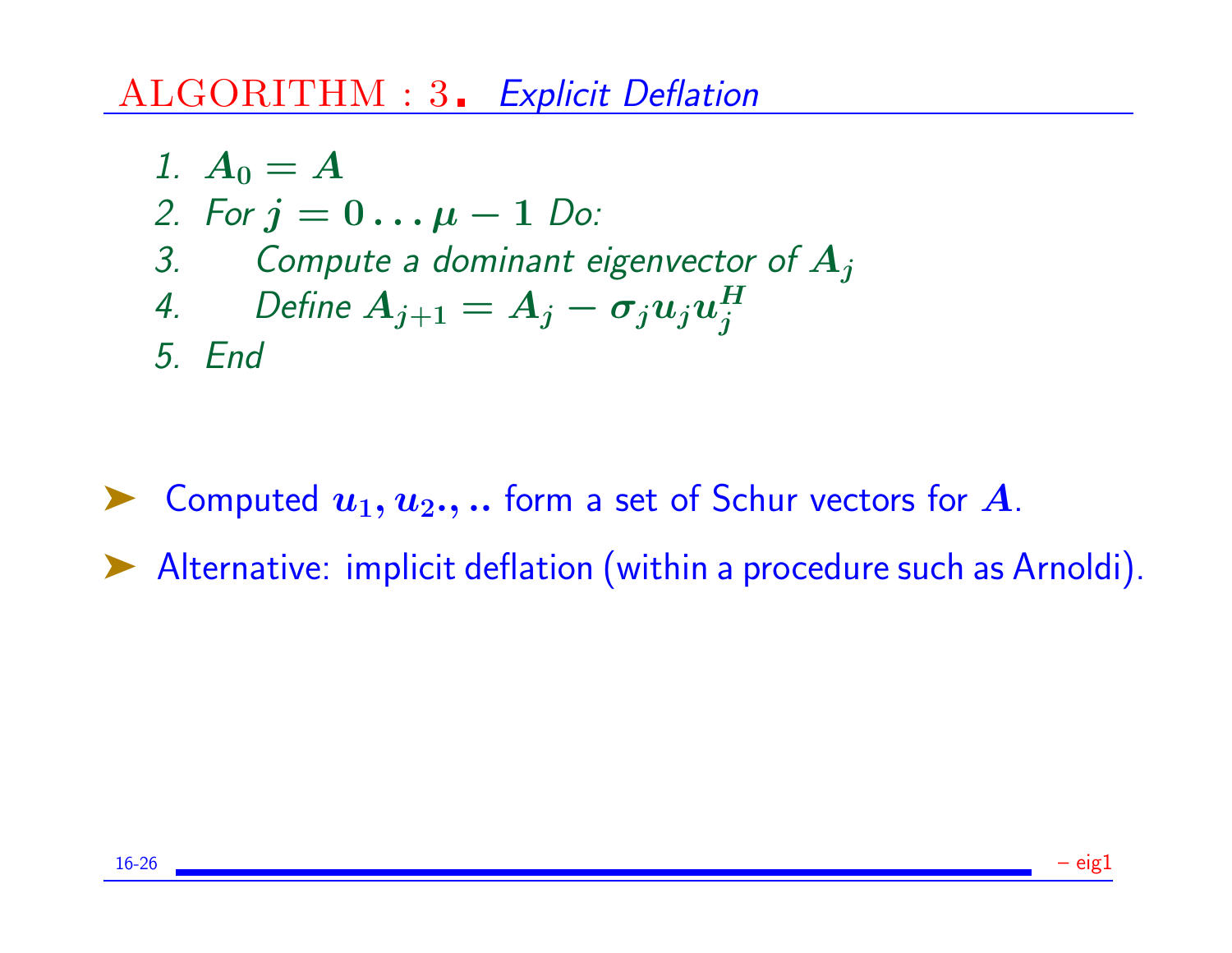## Deflated Arnoldi

 $\triangleright$  When first eigenvector converges, put it in 1st column of  $V_m =$  $[v_1, v_2, \ldots, v_m]$ . Arnoldi will now start at column 2, orthogonaling still against  $v_1, ..., v_j$  at step j.

Accumulate each new converged eigenvector in columns 2, 3, ... ['locked' set of eigenvectors.]

Thus, for 
$$
k = 2
$$
:  

$$
V_m = \begin{bmatrix} v_1, v_2, \overbrace{v_3, \ldots, v_m}^{active} \end{bmatrix}
$$

H<sup>m</sup> = ∗ ∗ ∗ ∗ ∗ ∗ ∗ ∗ ∗ ∗ ∗ ∗ ∗ ∗ ∗ ∗ ∗ ∗ ∗ ∗ ∗ ∗ ∗ ∗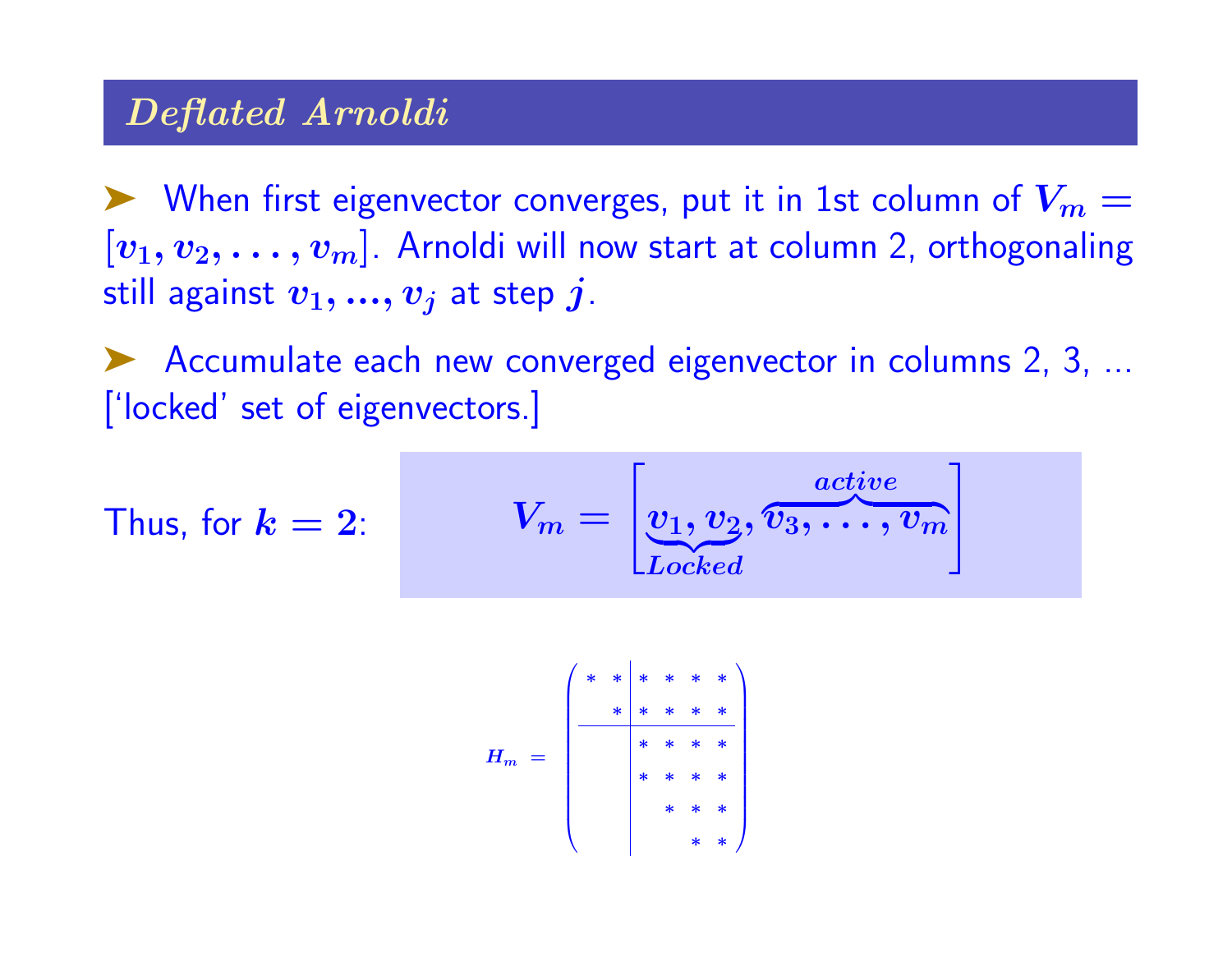➤ Similar techniques in Subspace iteration [G. Stewart's SRRIT] Example: Matrix Mark $(10)$  – small Markov chain matrix  $(N =$ 55).

First eigenpair by iterative Arnoldi with  $m = 10$ .

| $\boldsymbol{m}^{\prime}$ | $Re(\lambda)$         |     | $ \Im m(\lambda) $ Res. Norm |
|---------------------------|-----------------------|-----|------------------------------|
|                           | 10 0.9987435899D+00   | 0.0 | $0.246D - 01$                |
|                           | $20 0.9999523324D+00$ | 0.0 | $0.144D-02$                  |
|                           | 30 0.1000000368D+01   | 0.0 | $0.221D - 04$                |
|                           | 40 0.1000000025D+01   | 0.0 | 0.508D-06                    |
|                           | 50 0.9999999996D+00   | 0.0 | 0.138D-07                    |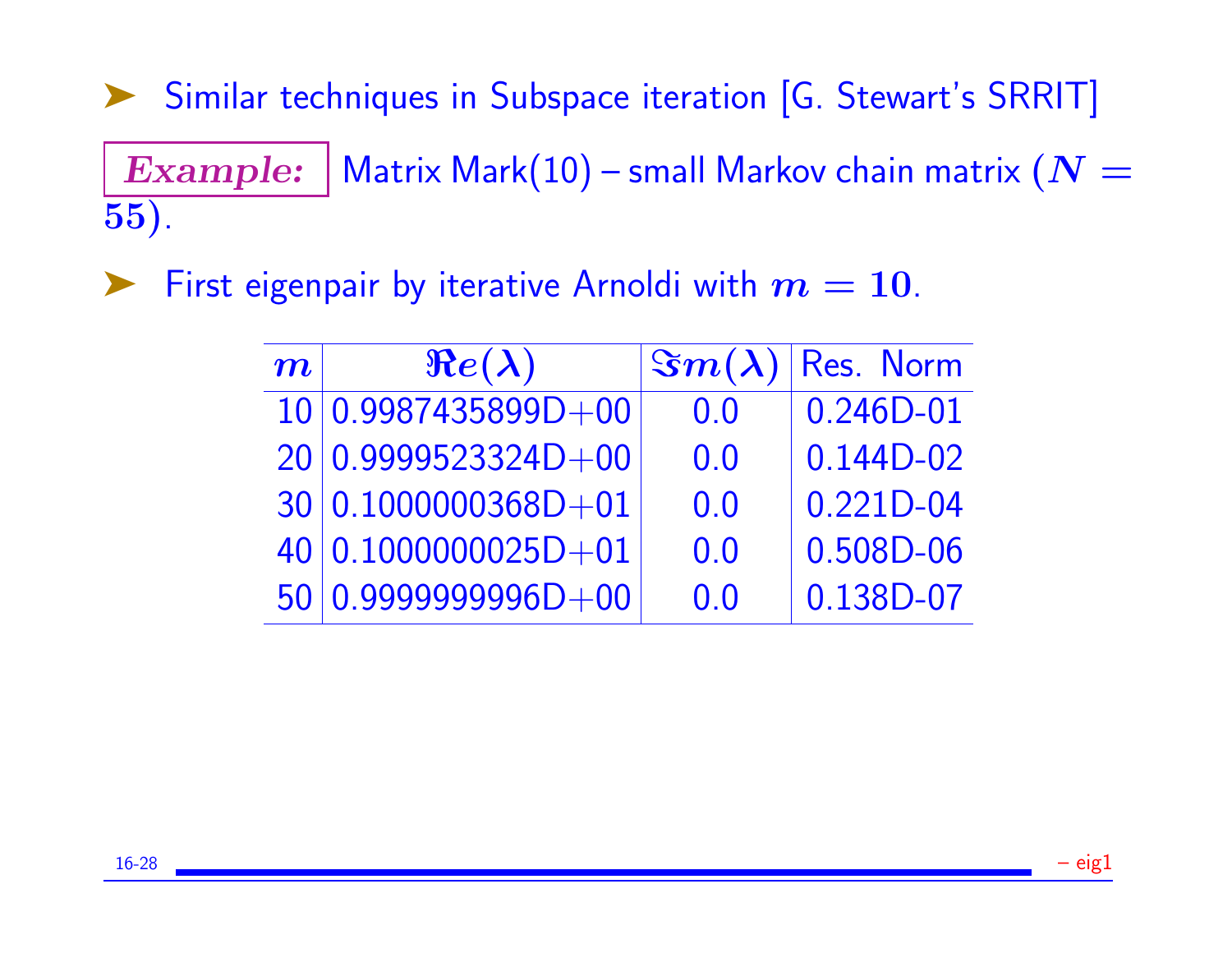▶ Computing the next 2 eigenvalues of Mark(10).

| Eig.           | Mat-Vec's | $Re(\lambda)$ | $\mathcal{S}m(\lambda)$ | Res. Norm   |
|----------------|-----------|---------------|-------------------------|-------------|
| $\overline{2}$ | 60        | 0.9370509474  | 0.0                     | 0.870D-03   |
|                | 69        | 0.9371549617  | 0.0                     | 0.175D-04   |
|                | 78        | 0.9371501442  | 0.0                     | 0.313D-06   |
|                | 87        | 0.9371501564  | 0.0                     | 0.490D-08   |
| 3              | 96        | 0.8112247133  | 0.0                     | 0.210D-02   |
|                | 104       | 0.8097553450  | 0.0                     | 0.538D-03   |
|                | 112       | 0.8096419483  | 0.0                     | 0.874D-04   |
|                |           |               | I                       |             |
|                |           |               | I                       |             |
|                | 152       | 0.8095717167  | 0.0                     | $0.444D-07$ |

16-29 – eig1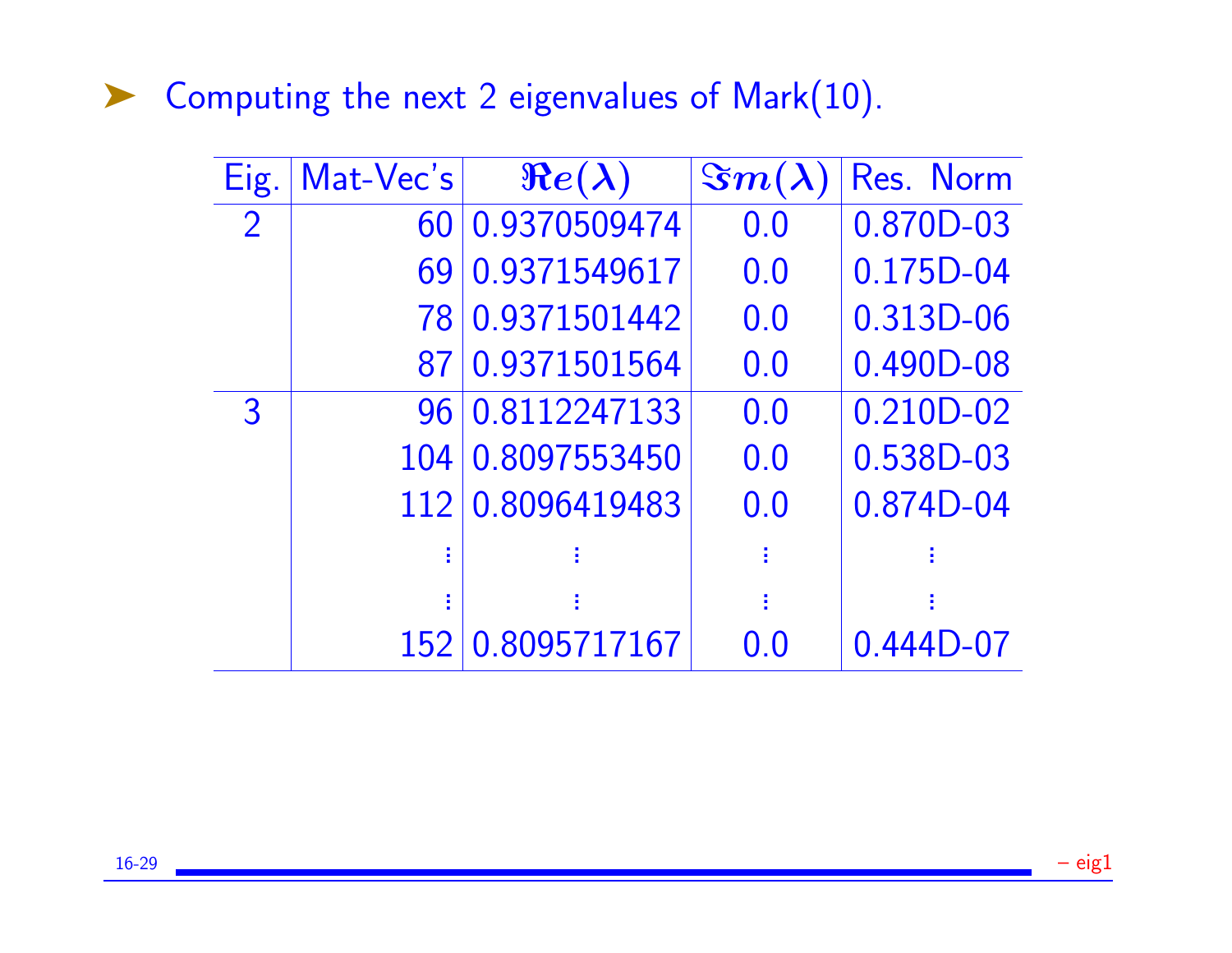Hermitian case: The Lanczos Algorithm

➤ The Hessenberg matrix becomes tridiagonal :

$$
A = A^H \quad \text{and} \quad V_m^H A V_m = H_m \quad \to H_m = H_m^H
$$



$$
H_m = \begin{bmatrix} \alpha_1 & \beta_2 \\ \beta_2 & \alpha_2 & \beta_3 \\ & \beta_3 & \alpha_3 & \beta_4 \\ & & \ddots & \ddots & \ddots \\ & & & \beta_m & \alpha_m \end{bmatrix}
$$

(2)

➤ Consequence: three term recurrence

$$
\beta_{j+1} v_{j+1} = A v_j - \alpha_j v_j - \beta_j v_{j-1}
$$

16-30 – eig1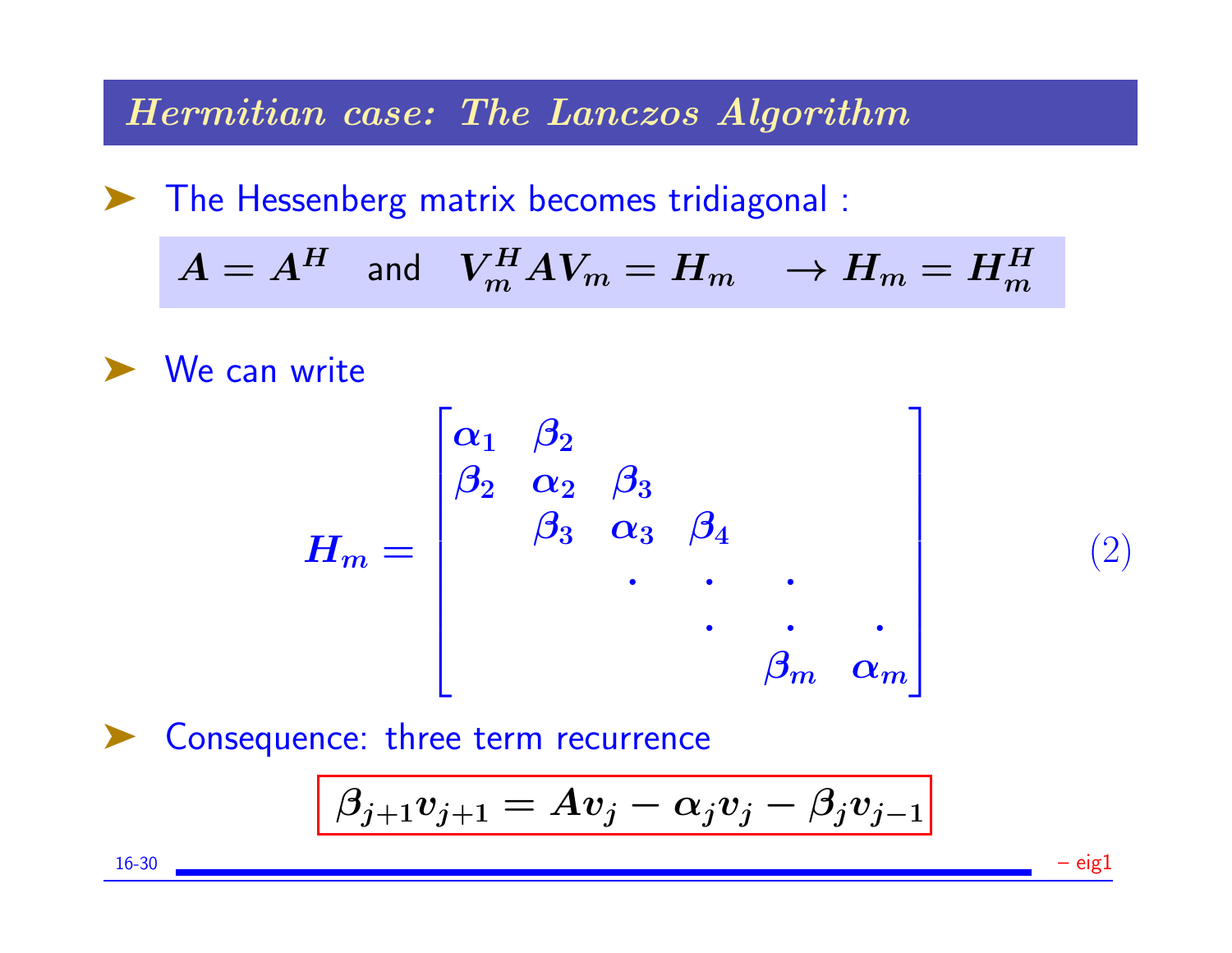# ALGORITHM : 4. Lanczos

\n- 1. Choose 
$$
v_1
$$
 of norm unity. Set  $\beta_1 \equiv 0$ ,  $v_0 \equiv 0$
\n- 2. For  $j = 1, 2, \ldots, m$  Do:
\n- 3.  $w_j := Av_j - \beta_j v_{j-1}$
\n- 4.  $\alpha_j := (w_j, v_j)$
\n- 5.  $w_j := w_j - \alpha_j v_j$
\n- 6.  $\beta_{j+1} := ||w_j||_2$ . If  $\beta_{j+1} = 0$  then Stop
\n- 7.  $v_{j+1} := w_j / \beta_{j+1}$
\n- 8. EndDo
\n

Hermitian matrix + Arnoldi  $\rightarrow$  Hermitian Lanczos

In theory  $v_i$ 's defined by 3-term recurrence are orthogonal.

➤ However: in practice severe loss of orthogonality;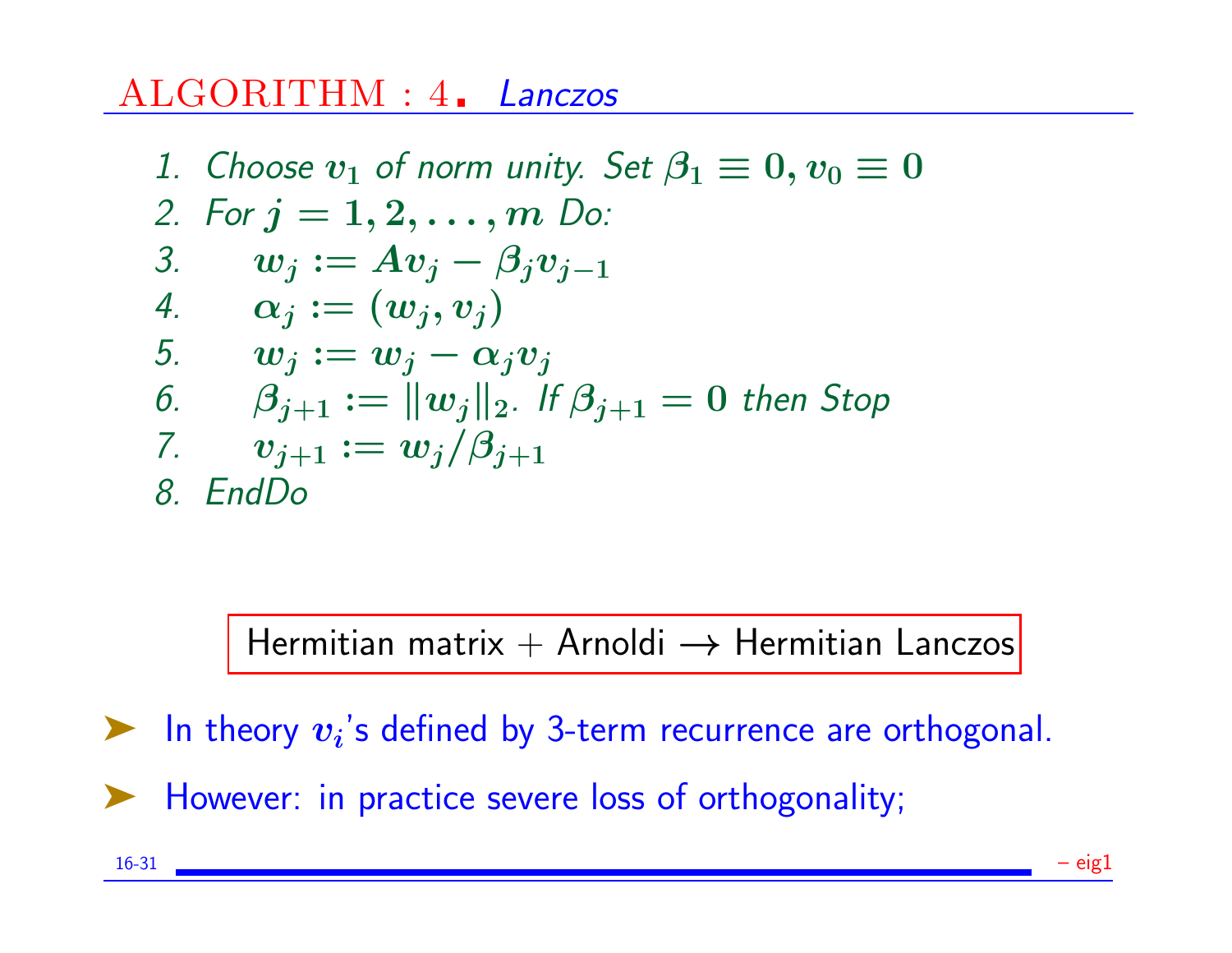Observation [Paige, 1981]: Loss of orthogonality starts suddenly, when the first eigenpair converges. It indicates loss of linear indedependence of the  $v_i$ s. When orthogonality is lost, then several copies of the same eigenvalue start appearing.

- Full reorthogonalization reorthogonalize  $v_{j+1}$  against all previous  $\boldsymbol{v_{i}}$ 's every time.
- Partial reorthogonalization reorthogonalize  $v_{i+1}$  against all previous  $\boldsymbol{v_i}$ 's only when needed [Parlett & Simon]
- Selective reorthogonalization reorthogonalize  $\boldsymbol{v}_{j+1}$  against computed eigenvectors [Parlett & Scott]
- No reorthogonalization Do not reorthogonalize but take measures to deal with 'spurious' eigenvalues. [Cullum & Willoughby]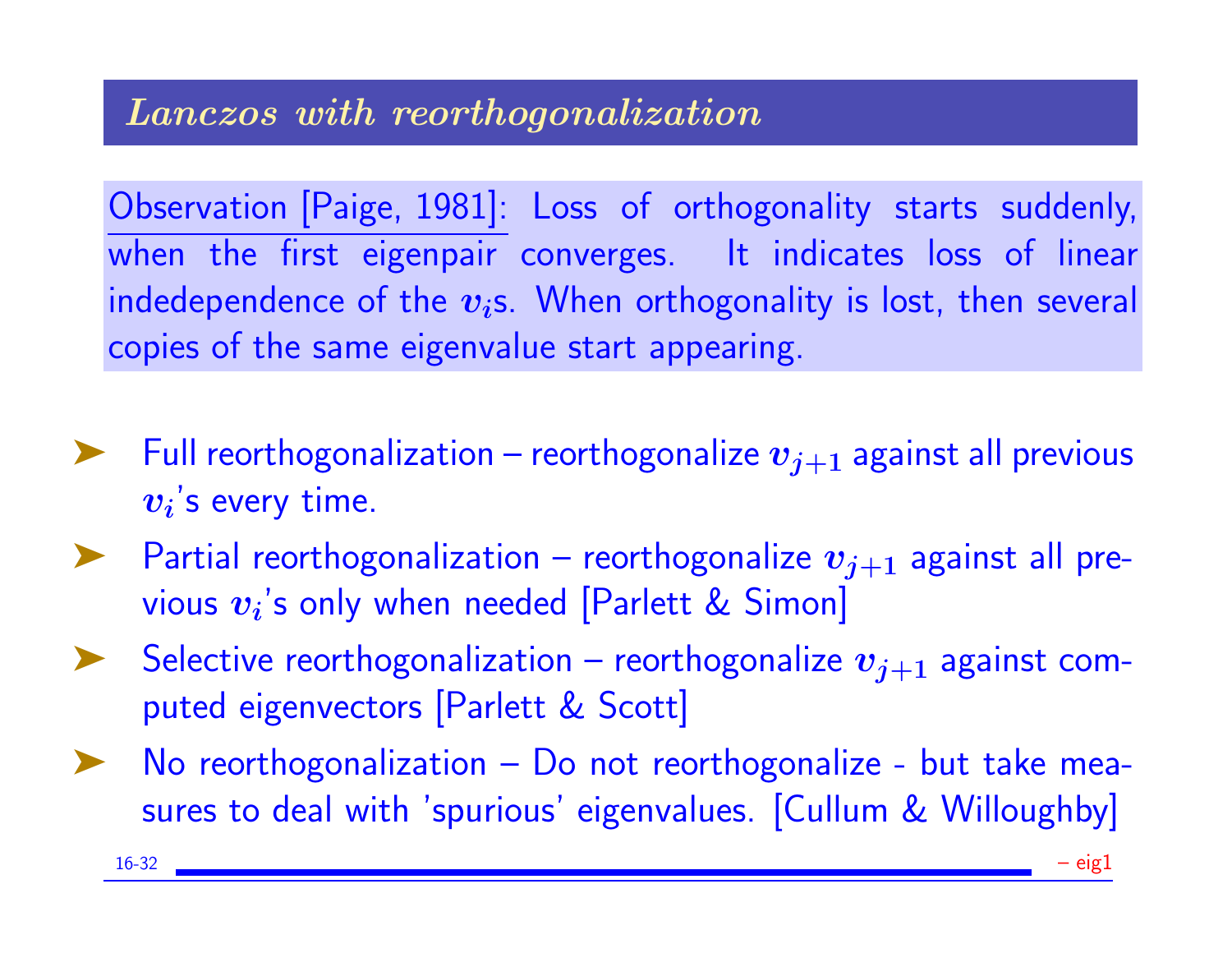## Partial reorthogonalization

Partial reorthogonalization: reorthogonalize only when deemed necessary.

- ► Main question is when?
- ▶ Uses an inexpensive recurrence relation

Work done in the  $80's$  [Parlett, Simon, and co-workers]  $+$  more recent work [Larsen, '98]

Package: PROPACK [Larsen] V 1: 2001, most recent: V 2.1 (Apr. 05)

➤ Often, need for reorthogonalization not too strong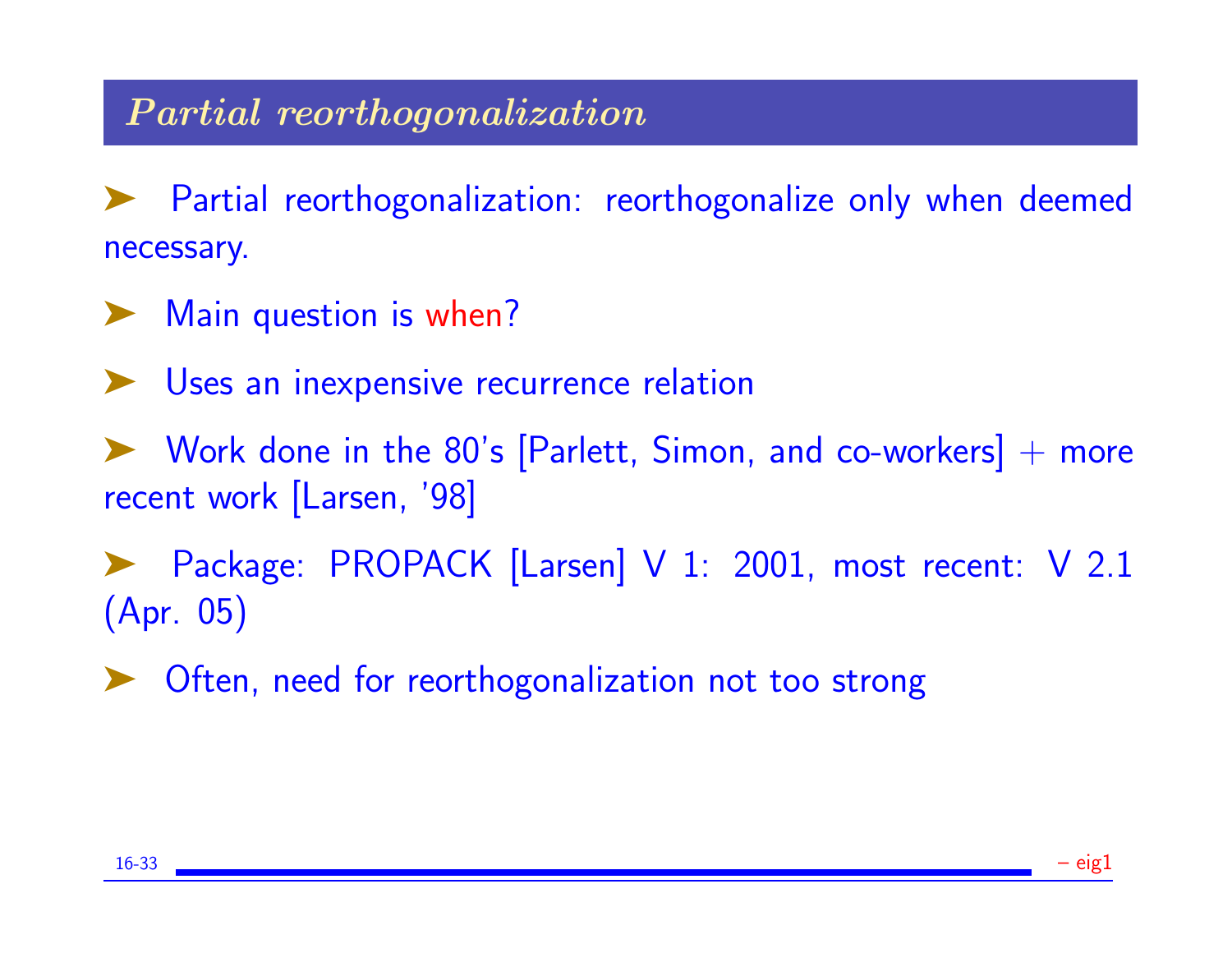The Lanczos Algorithm in the Hermitian Case

Assume eigenvalues sorted increasingly

$$
\lambda_1\leq \lambda_2\leq \cdots \leq \lambda_n
$$

 $\blacktriangleright$  Orthogonal projection method onto  $K_m$ ;

➤ To derive error bounds, use the Courant characterization

$$
\tilde{\boldsymbol{\lambda}}_1 = \min_{\boldsymbol{u}~\in~\mathcal{K},~u\neq 0}\frac{(A\tilde{u},\boldsymbol{u})}{(\boldsymbol{u},\boldsymbol{u})} = \frac{(A\tilde{u}_1,\tilde{u}_1)}{(\tilde{u}_1,\tilde{u}_1)}\\ \tilde{\boldsymbol{\lambda}}_j = \min_{\left\{\begin{array}{c} u \in K,~u\neq 0 \\ u~\exists \tilde{u}_1,...,\tilde{u}_{j-1} \end{array}} \left(\boldsymbol{u},\boldsymbol{u}\right)\right.} = \frac{(A\tilde{u}_j,\tilde{u}_j)}{(\tilde{u}_j,\tilde{u}_j)}
$$

16-34 – eig1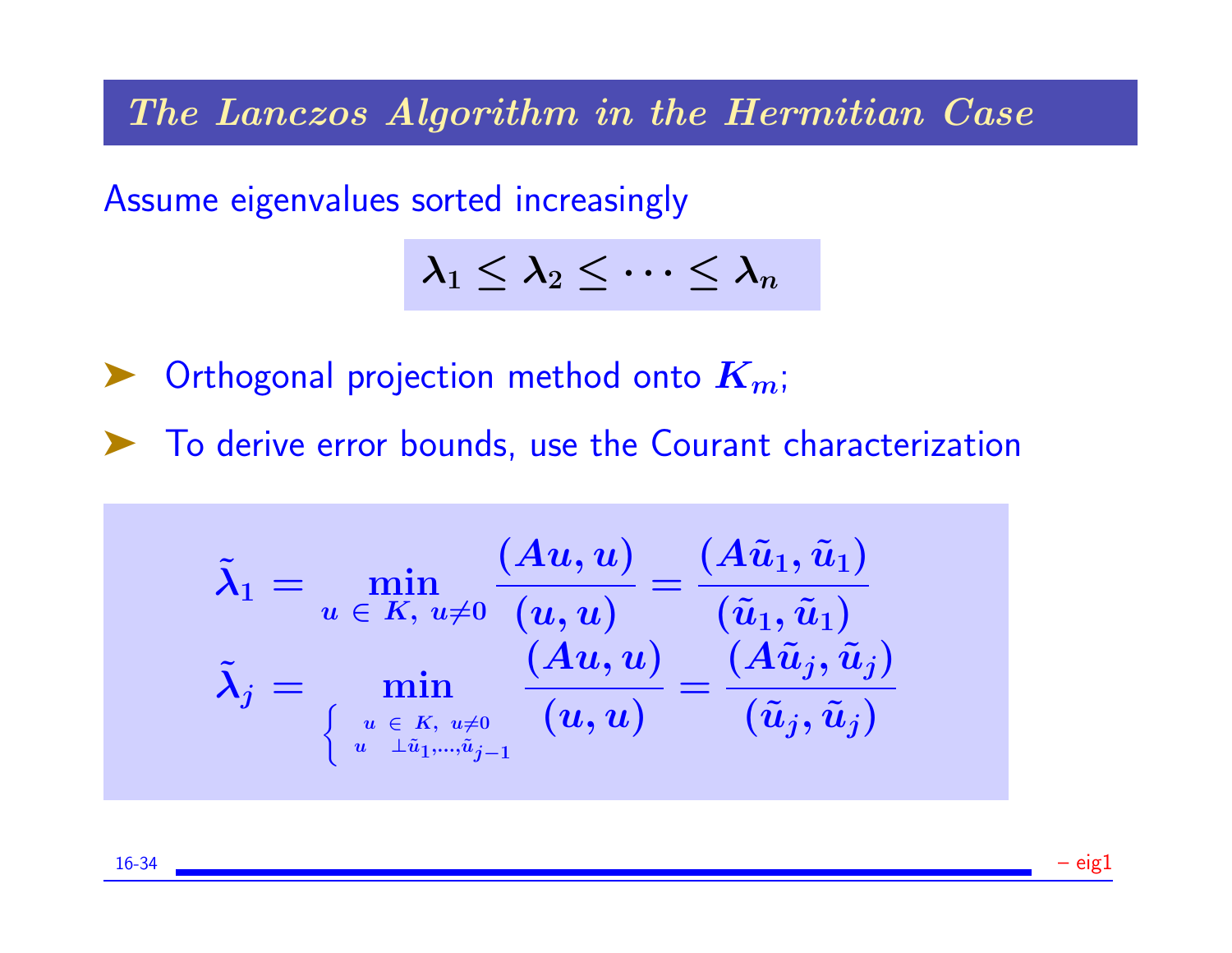Bounds for  $\lambda_1$  easy to find – similar to linear systems.

 $\blacktriangleright$  Ritz values approximate eigenvalues of  $A$  inside out:

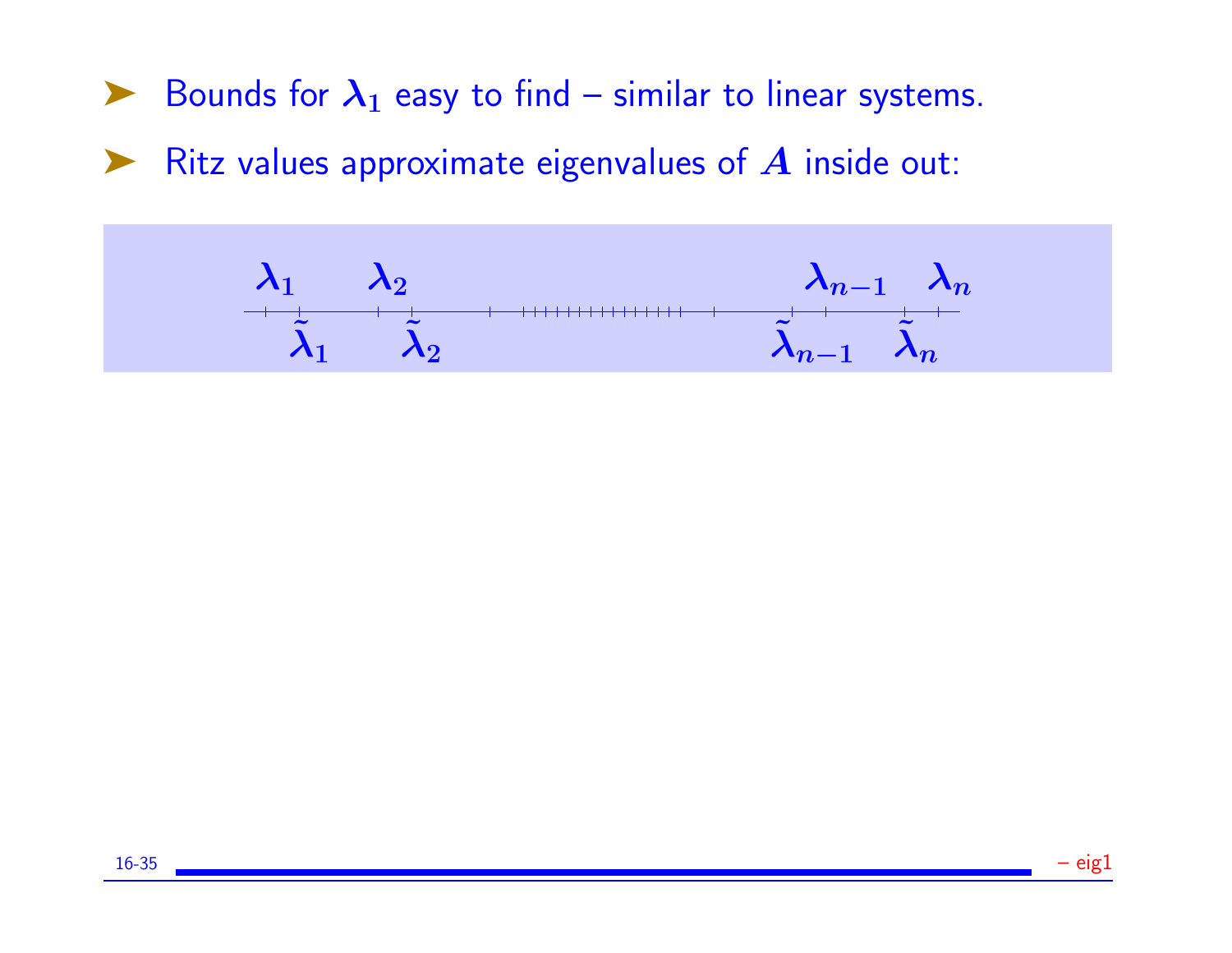Theorem [Kaniel, 1966]:

$$
0\leq \lambda_1^{(m)}-\lambda_1\leq (\lambda_N-\lambda_1)\left[\frac{\tan\angle(v_1,u_1)}{T_{m-1}(1+2\gamma_1)}\right]^2
$$

where  $\gamma_1 = \frac{\lambda_2 - \lambda_1}{\lambda_2 - \lambda_2}$  $\frac{\lambda_2 - \lambda_1}{\lambda_N - \lambda_2}$ ; and  $\angle(v_1, u_1) =$  angle between  $v_1$  and  $u_1$ .

 $+$  results for other eigenvalues. [Kaniel, Paige, YS]

#### Theorem  $0 \leq \lambda_i^{(m)} - \lambda_i \leq (\lambda_N - \lambda_1)$  $\sqrt{ }$  $\kappa^{(m)}_i$ i  $\tan\angle(v_i,u_i)$  $T_{m-i}(1+2\gamma_i)$  $\vert$ <sup>2</sup> where  $\gamma_i=\frac{\lambda_{i+1}-\lambda_i}{\lambda_{N}-\lambda_{i+1}}$  $\lambda_N{-}\lambda_{i+1}$  $,\quad \kappa_i^{(m)}=\prod_{j$  $\boldsymbol{\lambda}_j^{(m)} {-} \boldsymbol{\lambda}_N$  $\lambda_j^{(m)}{-}\lambda_i$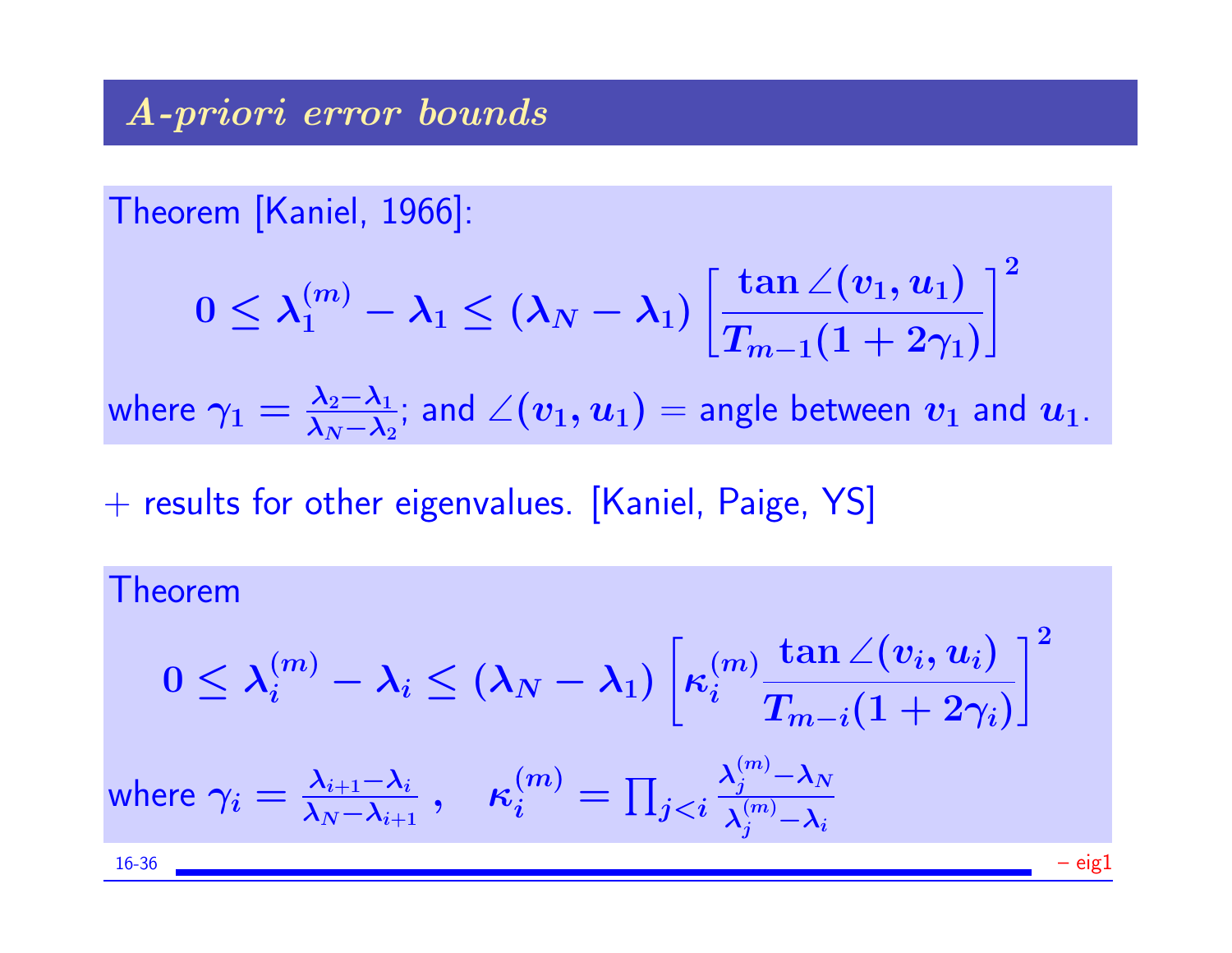# The Lanczos biorthogonalization  $(A^H \neq A)$

# ALGORITHM : 5. Lanczos bi-orthogonalization

\n- 1. Choose two vectors 
$$
v_1
$$
,  $w_1$  such that  $(v_1, w_1) = 1$ .
\n- 2. Set  $\beta_1 = \delta_1 \equiv 0$ ,  $w_0 = v_0 \equiv 0$
\n- 3. For  $j = 1, 2, \ldots, m$  Do:
\n- 4.  $\alpha_j = (Av_j, w_j)$
\n- 5.  $\hat{v}_{j+1} = Av_j - \alpha_j v_j - \beta_j v_{j-1}$
\n- 6.  $\hat{w}_{j+1} = A^T w_j - \alpha_j w_j - \delta_j w_{j-1}$
\n- 7.  $\delta_{j+1} = |(\hat{v}_{j+1}, \hat{w}_{j+1})|^{1/2}$ . If  $\delta_{j+1} = 0$  Stop
\n- 8.  $\beta_{j+1} = (\hat{v}_{j+1}, \hat{w}_{j+1})/\delta_{j+1}$
\n- 9.  $w_{j+1} = \hat{w}_{j+1}/\beta_{j+1}$
\n- 10.  $v_{j+1} = \hat{v}_{j+1}/\delta_{j+1}$
\n- 11. EndDo
\n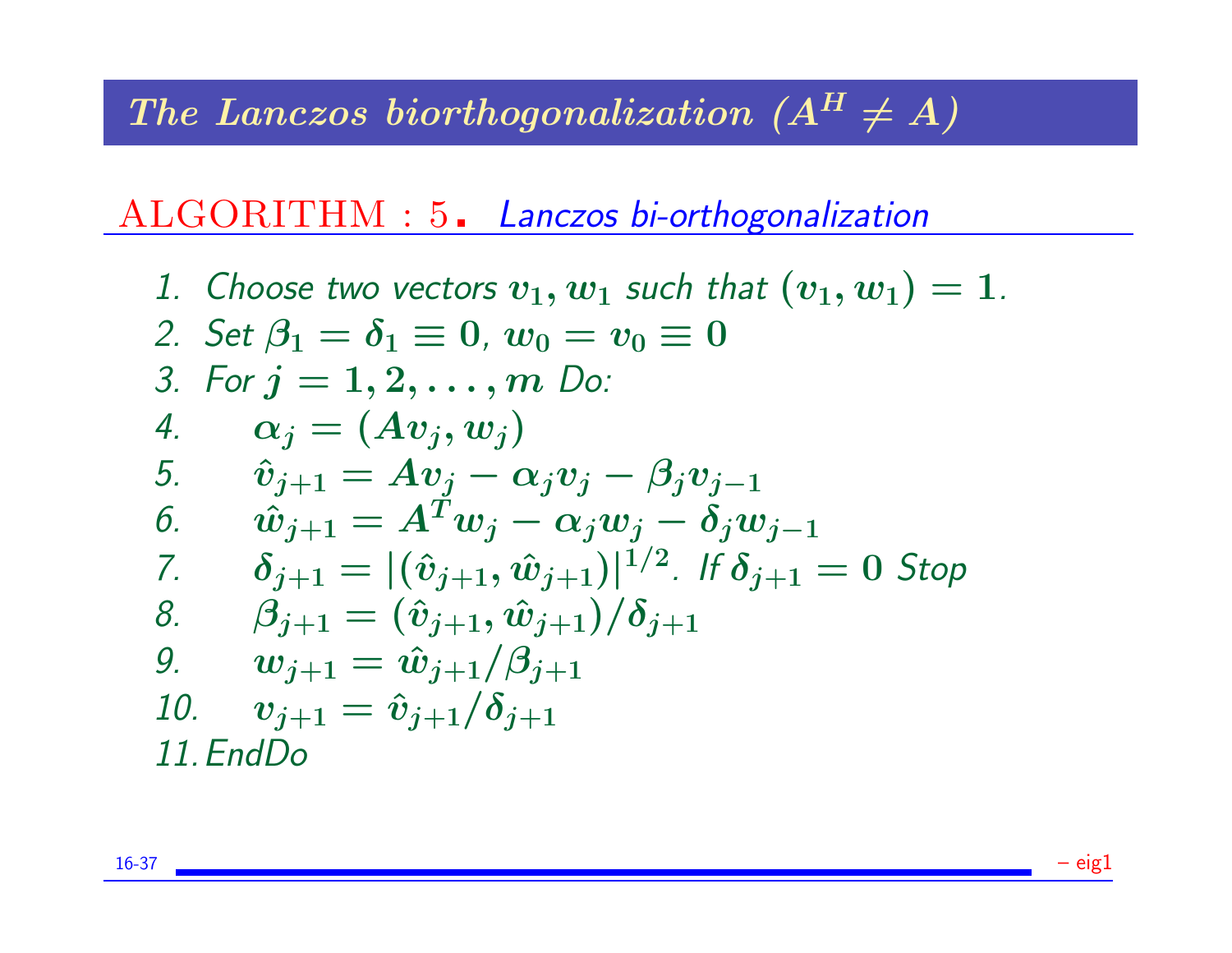➤ Builds a pair of biorthogonal bases for the two subspaces  $\mathcal{K}_m(A, v_1)$  and  $\mathcal{K}_m(A^H, w_1)$ 

A Many choices for  $\delta_{j+1}, \beta_{j+1}$  in lines 7 and 8. Only constraint:

$$
\delta_{j+1}\beta_{j+1}=(\hat{v}_{j+1},\hat{w}_{j+1})
$$

Let

$$
T_m=\begin{bmatrix} \alpha_1 & \beta_2 & & & \\ \delta_2 & \alpha_2 & \beta_3 & & \\ & \ddots & \ddots & \ddots \\ & & \delta_{m-1} & \alpha_{m-1} & \beta_m \\ & & & \delta_m & \alpha_m \end{bmatrix}\;.
$$

 $\blacktriangleright \ \ v_i \ \in \ \mathcal{K}_m(A,v_1)$  and  $w_j \ \in \mathcal{K}_m(A^T,w_1)$ .

16-38 – eig1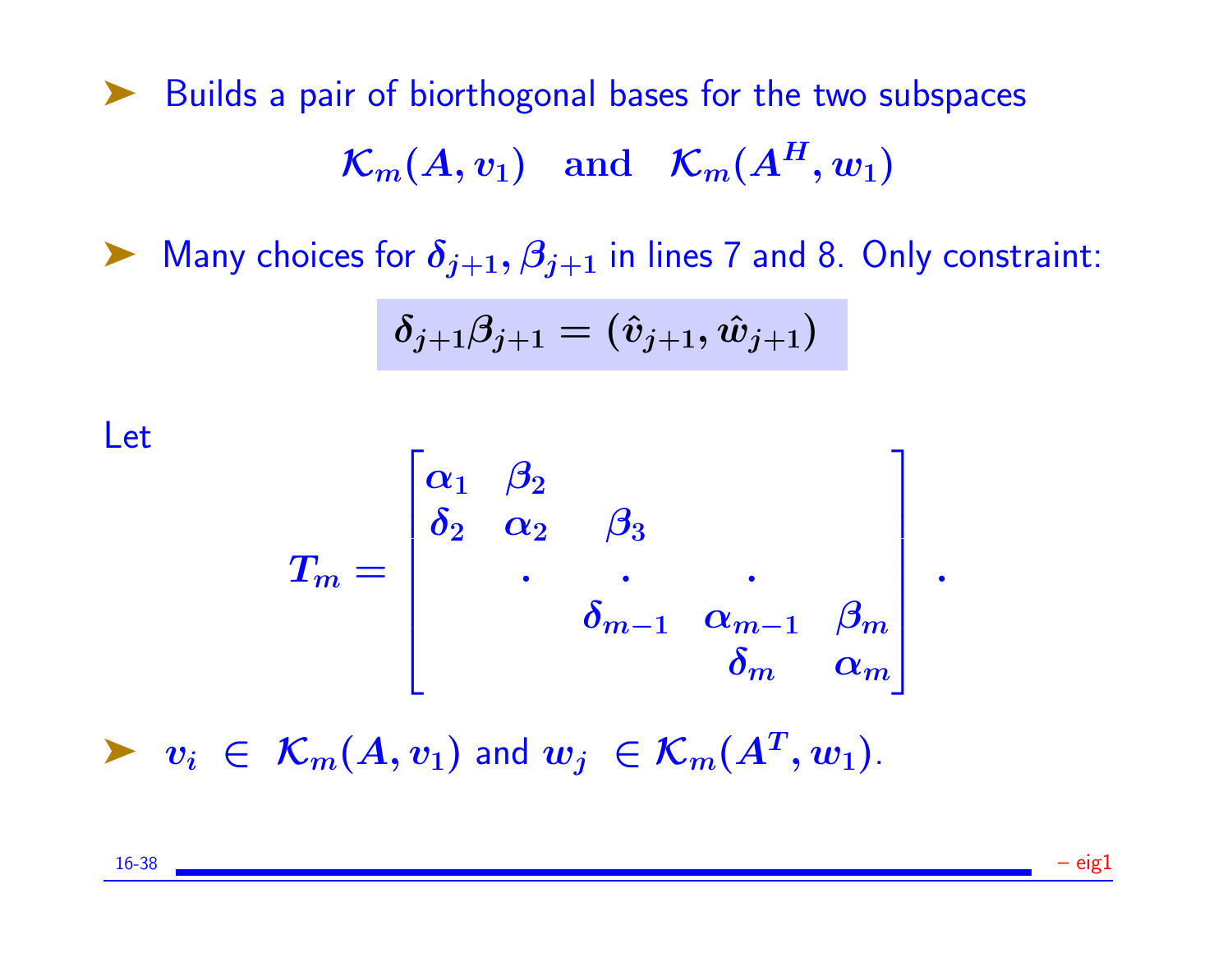If the algorithm does not break down before step  $m$ , then the vectors  $v_i, i = 1, \ldots, m$ , and  $w_j, j = 1, \ldots, m$ , are biorthogonal, i.e.,

$$
(v_j,w_i)=\delta_{ij}\ \ \, 1\leq i,\ j\leq m\;.
$$

Moreover,  $\{v_i\}_{i=1,2,...,m}$  is a basis of  $\mathcal{K}_m(A,v_1)$  and  ${w_i}_{i=1,2,...,m}$  is a basis of  $\mathcal{K}_m(A^H, w_1)$  and

$$
\begin{array}{l} A V_m = V_m T_m + \delta_{m+1} v_{m+1} e^H_m, \\ A^H W_m = W_m T_m^H + \bar{\beta}_{m+1} w_{m+1} e^H_m, \\ W_m^H A V_m = T_m \end{array}
$$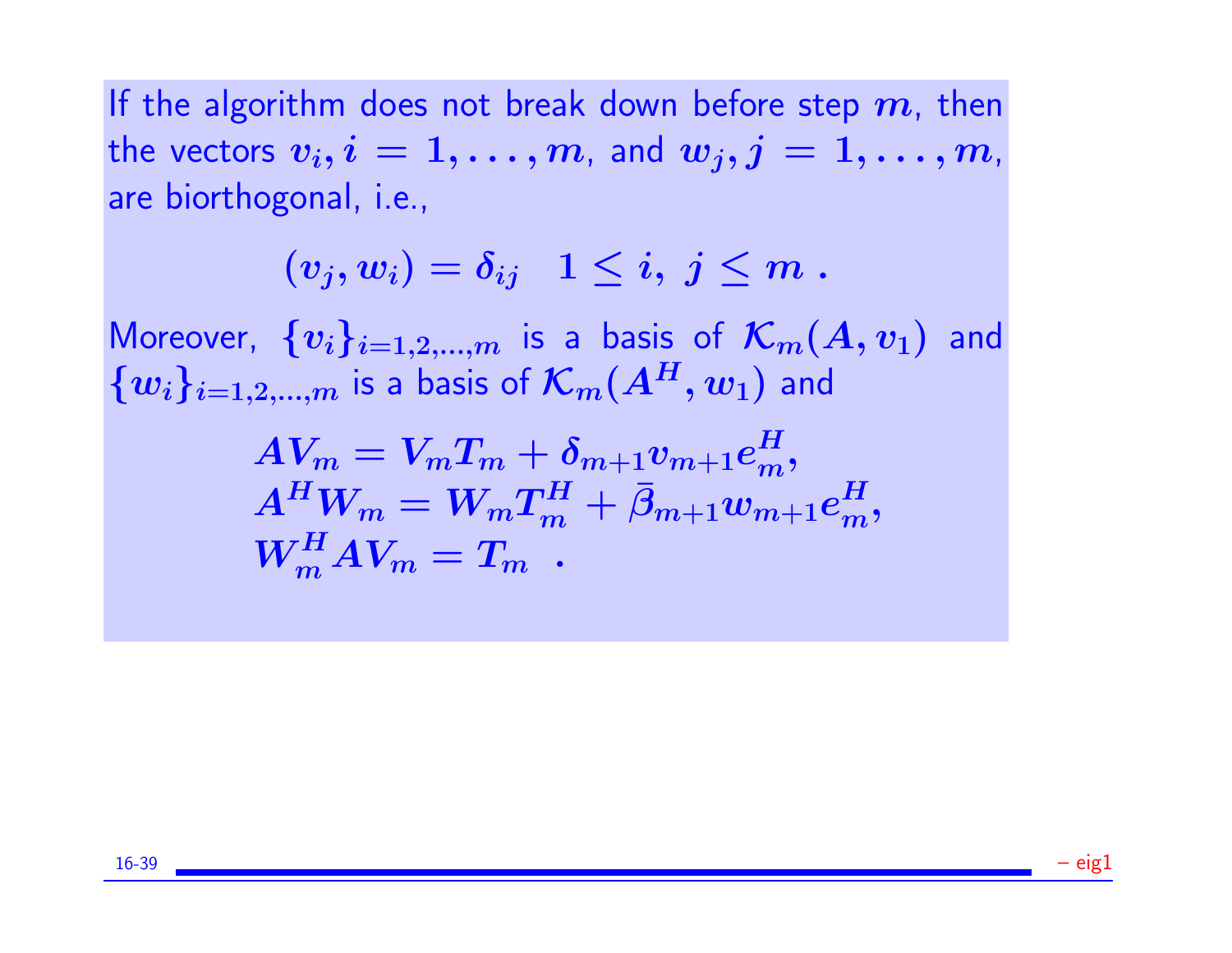External If  $\theta_j, y_j, z_j$  are, respectively an eigenvalue of  $T_m$ , with associated right and left eigenvectors  $y_j$  and  $z_j$  respectively, then corresponding approximations for  $A$  are

|                         | Ritz value Right Ritz vector Left Ritz vector |           |
|-------------------------|-----------------------------------------------|-----------|
| $\boldsymbol{\theta_i}$ | $V_m y_j$                                     | $W_m z_i$ |

[Note: terminology is abused slightly - Ritz values and vectors normally refer to Hermitian cases.]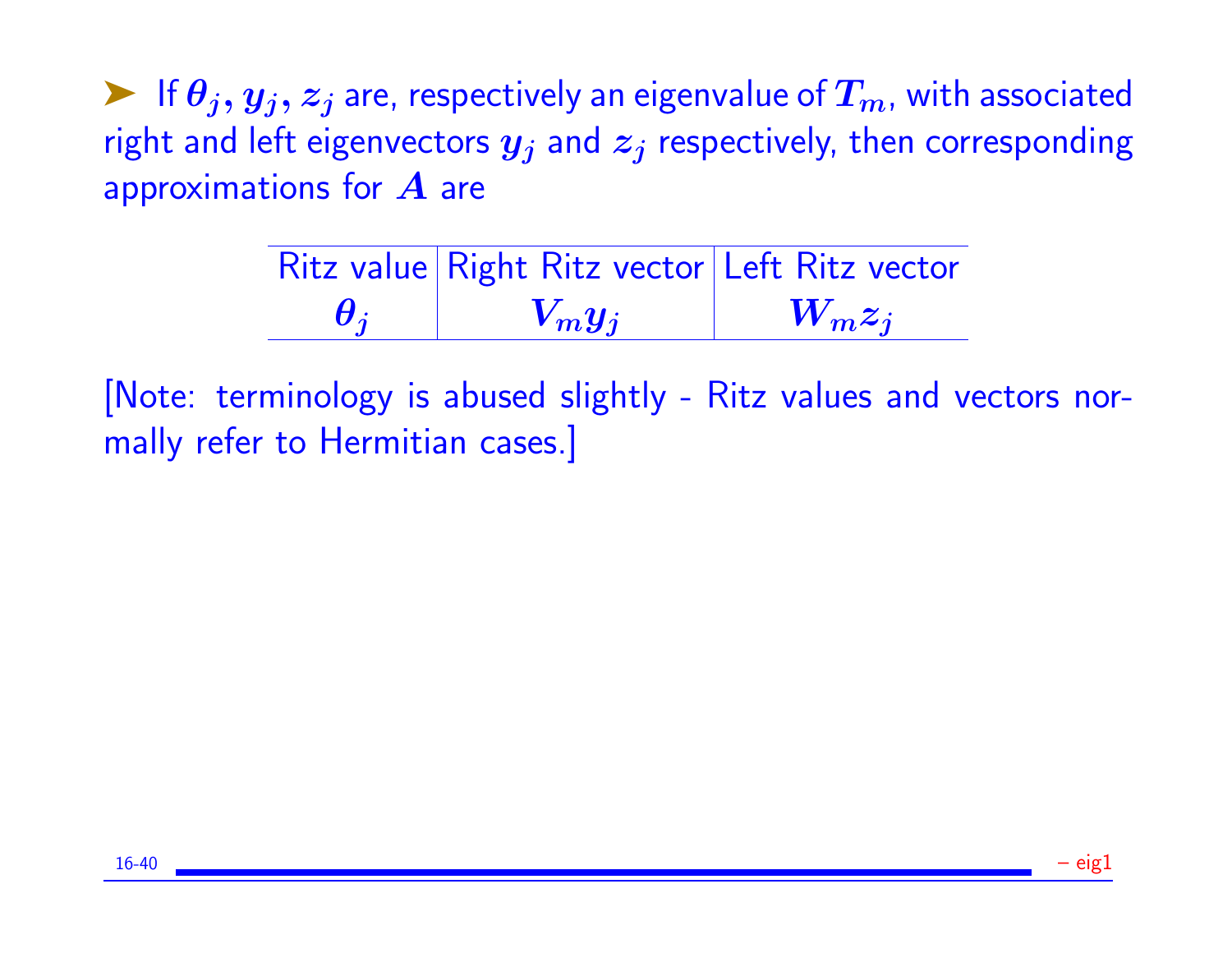## Advantages and disadvantages

Advantages:

- Nice three-term recurrence requires little storage in theory.
- Computes left and a right eigenvectors at the same time

Disadvantages:

- Algorithm can break down or nearly break down.
- Convergence not too well understood. Erratic behavior
- Not easy to take advantage of the tridiagonal form of  $T_m$ .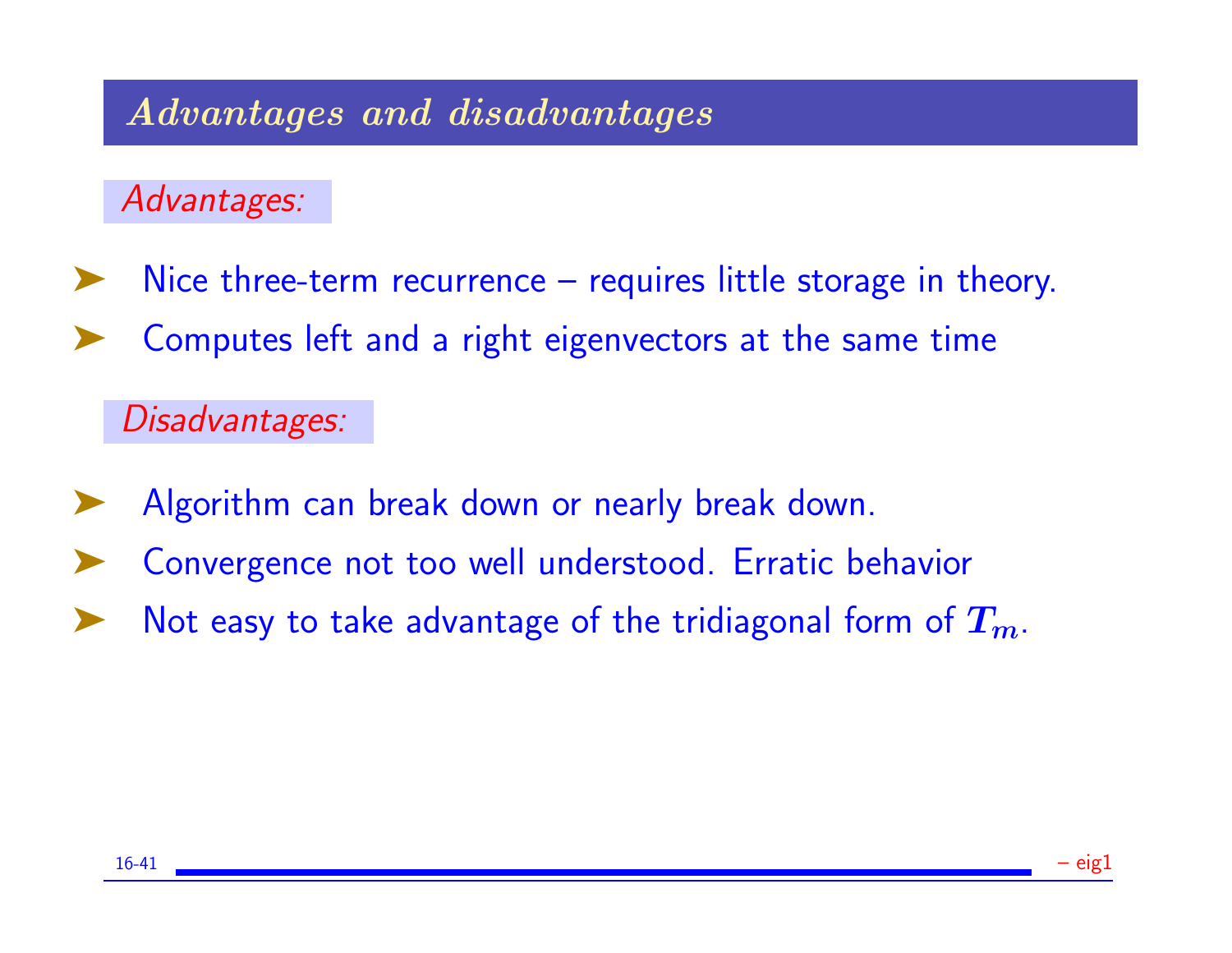Look-ahead Lanczos

Algorithm breaks down when:

$$
(\hat{v}_{j+1},\hat{w}_{j+1})=0
$$

Three distinct situations.

- "lucky breakdown' when either  $\hat{\bm{v}}_{j+1}$  or  $\hat{\bm{w}}_{j+1}$  is zero. In this case, eigenvalues of  $T_m$  are eigenvalues of  $A$ .
- ▶  $(\hat{v}_{i+1}, \hat{w}_{i+1}) = 0$  but of  $\hat{v}_{i+1} \neq 0$ ,  $\hat{w}_{i+1} \neq 0$  → serious breakdown. Often possible to bypass the step  $(+)$  a few more) and continue the algorithm. If this is not possible then we get an ...
- ➤ ... Incurable break-down. [very rare]